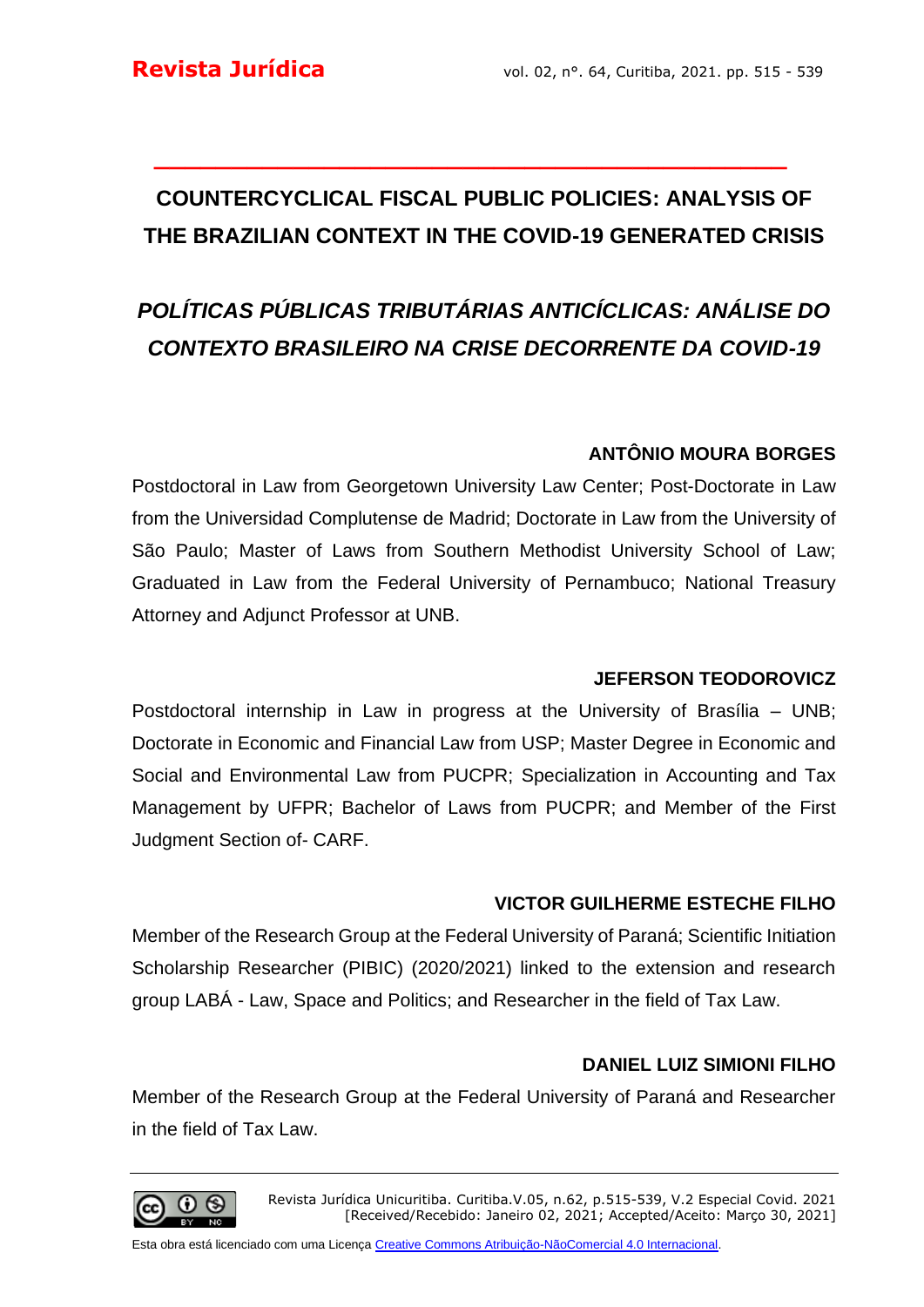#### **ABSTRACT**

**Objectives:** this article aims to expose perspectives regarding the function of taxation utilized by public policies towards the confrontation of structural crisis, such as the one generated by COVID-19 pandemic, besides outlining a brief overview of how, in Brazil, the three branches have acted in taxation regards during the crisis, federal, state and municipal-wise.

**\_\_\_\_\_\_\_\_\_\_\_\_\_\_\_\_\_\_\_\_\_\_\_\_\_\_\_\_\_\_\_\_\_\_\_\_\_\_\_\_\_**

**Methodology:** to do it, the article's first part focus on a few doctrinal contributions regarding the role of taxation in crisis, with special collaboration of the ideas of Keynes about Countercyclical Fiscal Policies, while the second part presents some norms concerning crisis-related fiscal measures adopted in Brazil and a few considerations about the role adopted by Judiciary, from a jurisprudential research.

**Results:** by applying such methodology, it could be verified how, in practice, the ideas regarding fiscal norms with extrafiscal and simplifier functions have been applied, and the way the Judiciary has been analyzing the demands made by taxpayers concerning pandemics taxation.

**Contribution:** Therefore, it is intended to contribute to the debate about the measures regarding, in greater or lesser measure, the state's position on tax collecting during the crisis generated from the current pandemic.

**Keywords**: Keynesian Countercyclical Fiscal Policies; COVID-19; Taxation in Brazil.

#### *RESUMO*

*Objetivo: o presente artigo tem o objetivo de expor perspectivas quanto à função da tributação utilizada por políticas públicas para o enfrentamento de crises estruturais, tal como a originada pela pandemia da COVID-19, além de traçar um breve panorama de como, no Brasil, os três poderes têm atuado na esfera tributária em relação à crise, em esfera federal, estadual e municipal.* 

*Metodologia: Para tanto, a primeira parte do artigo foca em algumas colocações doutrinárias acerca do papel da tributação nas crises, com especial colaboração das ideias de Políticas Fiscais Anticíclicas de Keynes, enquanto a segunda parte apresenta um levantamento normativo das medidas tributárias adotadas no Brasil relativas à crise, além de considerações acerca do papel adotado pelo Judiciário, a partir de levantamento jurisprudencial.* 

*Resultados: Com a metodologia aplicada, pôde verificar-se como vêm sendo aplicadas na prática as ideias referentes às normas tributárias com função extrafiscal e simplificadora, bem como o modo pelo qual vem se comportando o Judiciário ao analisar os pleitos formulados pelos contribuintes relacionados à tributação na pandemia.*

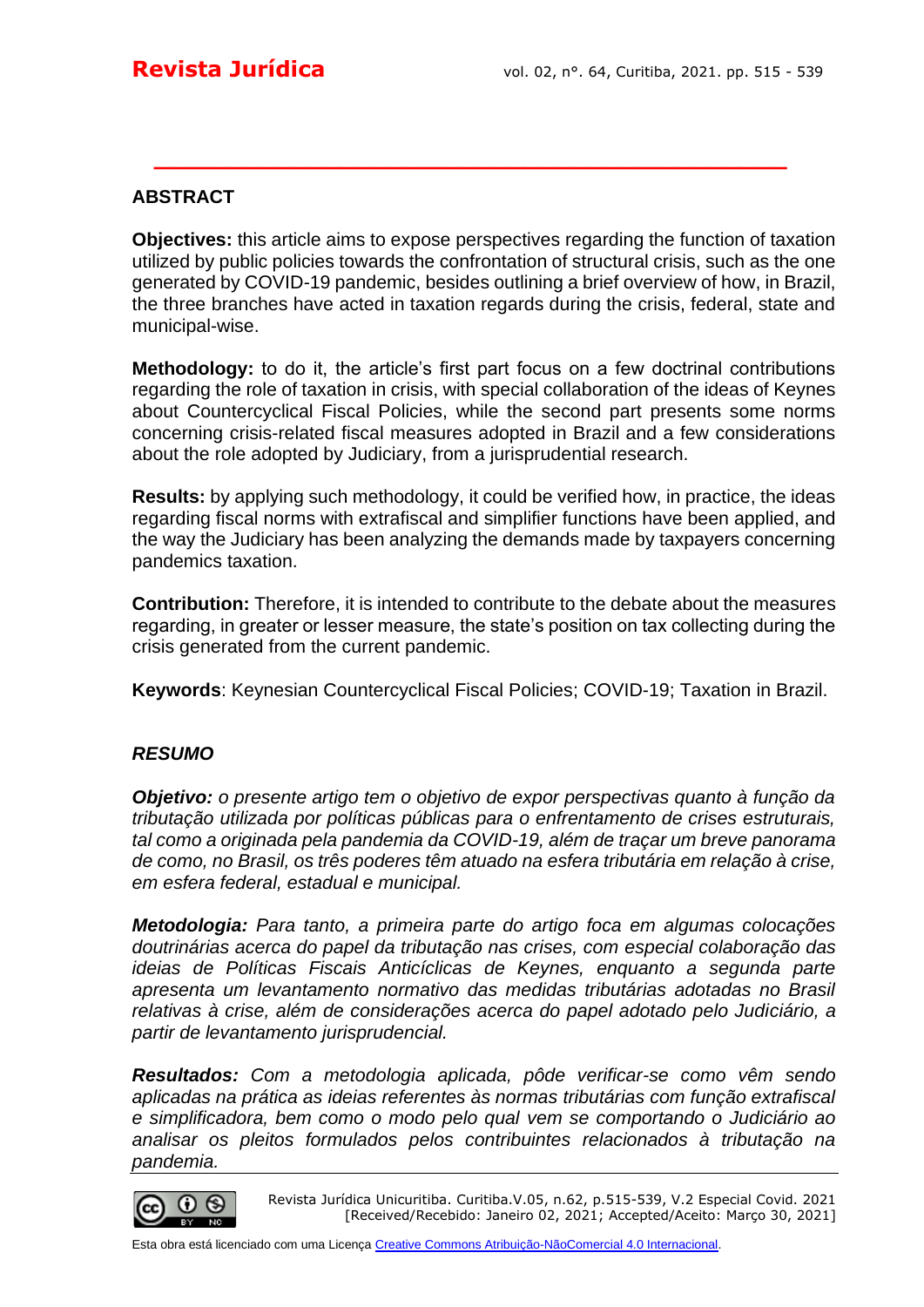*Contribuição: Assim, pretende-se contribuir para o debate acerca das medidas que envolvam, em maior ou menor medida, a postura estatal no tocante à exigência de tributos no cenário de crise decorrente da atual pandemia.*

**\_\_\_\_\_\_\_\_\_\_\_\_\_\_\_\_\_\_\_\_\_\_\_\_\_\_\_\_\_\_\_\_\_\_\_\_\_\_\_\_\_**

*Palavras-chave: Política Fiscal Anticíclica Keynesiana; COVID-19; Tributação no Brasil.*

#### **1 INTRODUCTION**

This article aims to expose perspectives related to the function of the taxation applied by public policies facing structural crisis.

Both of these fields, Taxation Public Policy (which in the approached context will be called Taxation Policy) and Tax Law present several intersection points for analysis, especially on an economic bias, in the normative or prospective field regarding taxes.

In this sense, we expose the necessary reflection on the extrafiscal role of taxes, which comes from the direction given by Fiscal Policy, mainly on the actual time course of COVID-19 (SARS-CoV-2) originated pandemic combat.

This analysis aims to present a few preliminary notions and basis relations between both field studies. It does not intend, therefore, to deepen the theoretical foundations of Fiscal Policy – *lato sensu* – or Financial Science.

Likewise, it intends to summarize a brief historical context regarding extrafiscality's acknowledgement and performance. Thus, it will not get in the scope of studying and exploring the semantic analysis, the normative structure of the inductive fiscal norm, neither the theoretical discussion regarding extrafiscality effects, goals or functions.

The usage of fiscal measures to counter structural crisis and its socioeconomics and political effects is a recurring practice in the history of Fiscal Policy. There is a protagonist space for taxation as a measure towards the contention and overcoming of social, political, economic and structural crisis, both nationally and internationally.

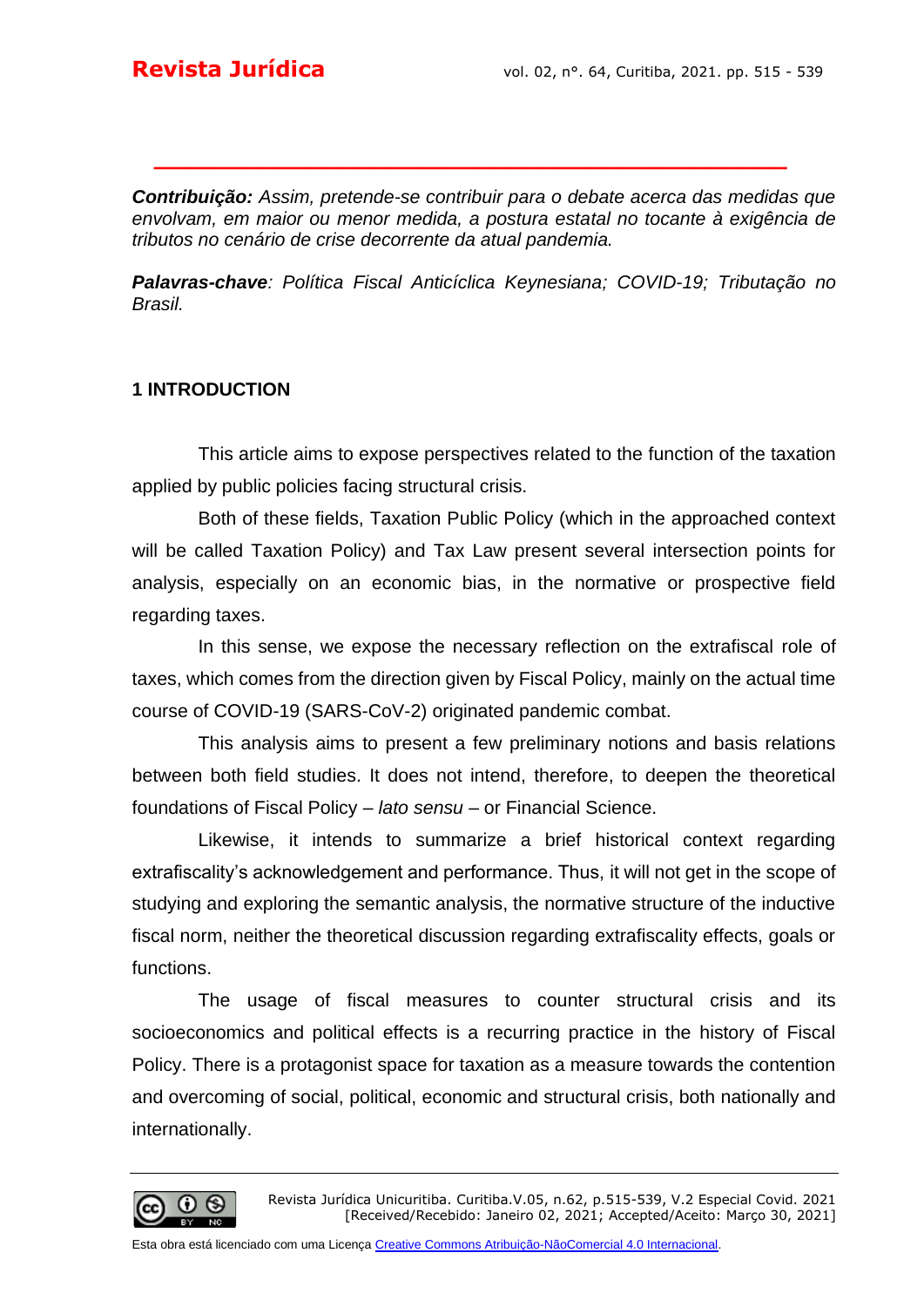This protagonism is claimed again by society at this moment of fight against Pandemic and its multifactorial effects. This way, it's shown the necessity for an analysis of taxation measures facing the diminishing and solving of the COVID-19 generated crisis aspects.

**\_\_\_\_\_\_\_\_\_\_\_\_\_\_\_\_\_\_\_\_\_\_\_\_\_\_\_\_\_\_\_\_\_\_\_\_\_\_\_\_\_**

In this sense, the article directs itself towards the analysis of normative acts that regulate pandemic related fiscal measures, proliferated by Legislative and Executive in Brazil, also the jurisprudence position sustained by Brazilian courts in this matter.

Specially, the authors will analyze what they consider being the main measures, coming from the states and cities, as well as the more recent and important measures brought by the federal government. This analysis also includes decisions from the Brazilian supreme court, federal and state courts.

From a legislative, doctrinal, jurisprudential and documental investigation, the article will then follow towards an exposition of the relation between Financial Policy and Financial Science, passing through an analysis of the effects that can be generated through taxation, and then unfold itself, with an historical bias, on extrafiscality and its relationship with Taxation Policy, mainly in a crisis context – in which it becomes highlighted the Keynesian Countercyclical Fiscal Policy.

Thus, supported in this theoretical and historical lifting, the national jurisprudence and the measures taken as taxation benefits in Brazil will be analyzed.

#### **2 RELATIONS BETWEEN FISCAL POLICY AND PUBLIC FINANCES SCIENCE**

There are several relations between Tax Law and Fiscal Policy. Both areas share the same object: taxation. However, in Tax Law, the legal operator works with positivated norms and, through hermeneutics, extracts the meaning of the norm in the legal system. The politics operator, on the other hand, aims the fiscal system enhancement towards its optimization under the parameter of determined objectives and values.

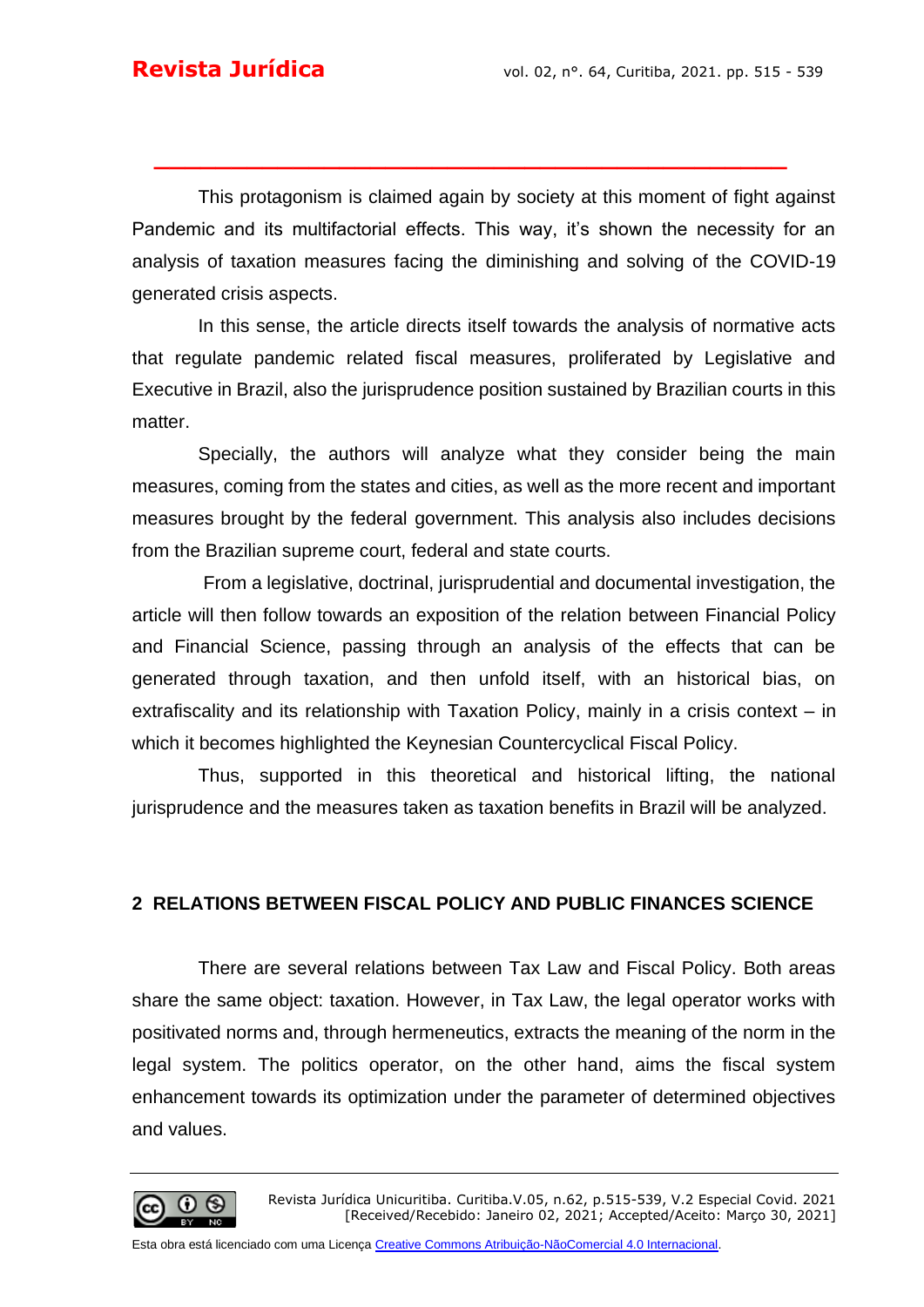Therefore, considering the existence, in the field of Finances Science and Fiscal Policy, of the objective (or descriptive) aspect and the normative (which aims the optimization of the "ought") aspect, the dialogue with Tax Law shows itself evident (TEODOROVICZ, 2020, p. 299).

**\_\_\_\_\_\_\_\_\_\_\_\_\_\_\_\_\_\_\_\_\_\_\_\_\_\_\_\_\_\_\_\_\_\_\_\_\_\_\_\_\_**

Because of that, Fiscal Policy can be considered as a "normative science" which aims the enhancement, under given perspective, of taxation, reason for its attraction to Tax Law ought to be seen with good eyes, as it contains the potential for improving the fiscal system (FERREIRA LAPATZA, 2007, p. 130; MARINS, 2005, p. 49-52).

However, this exchange of knowledge between Fiscal Policy and Tax Law is still shy considering its potential.

One of the reasons for this disjunction resides in the understanding that Fiscal or Finances Policy – in which Fiscal Policy is inserted – approaches the normative aspect of Finances Science or Public Finances, as this would take charge of the principiological expressions, of ontological nature, related to the State financial activities (BALEEIRO, 2000, p. 28-29).

However, the understanding that there is a differentiation between Finances or Fiscal Policy and Finances Science, being the latter the source of theorical production in public finances and the former the field of practice for the knowledgement obtained in the Finances Science, is also a pertinent construction (BALEEIRO, 2000, p. 28-29; BIELSA, 1951, p. 07-19; LAURÉ, 1957, p. 7; SOUSA, 1975, p. 31).

Either way, even approaching this theme without bigger pretentions, there is meaning in the distinction of Fiscal Policy in its theoretical aspect and its practical aspect. Finances Policy, in its theoretical aspect, coming from a pre-established goal, aims the study of practices that enable the optimization of financial activities, being identified, ordinarily, with the idea of "applied Finances Science". This has motivated part of the doctrine to frame it as the section of Finances Science destined to practical problem solving. On the other hand, the practical aspect of Finances Policy is destined to enforcing activities, previously conjectured by Finances Science, towards reaching a pre-established goal (TEODOROVICZ, 2020, p. 300-303).

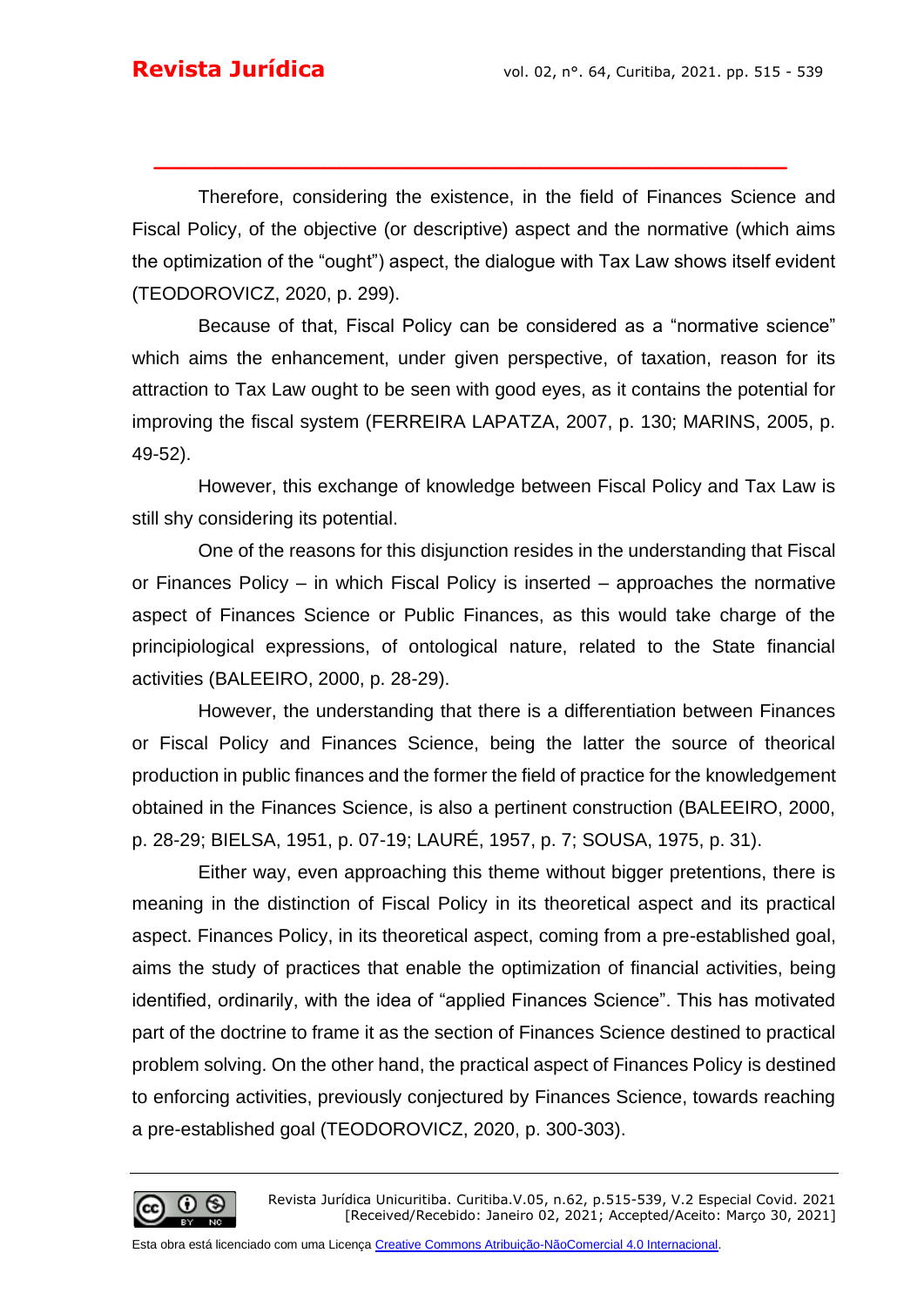Despite the proliferation of those perspectives, there was the emergence of theorists who, stepping aside from those premises, have emphasized the normative character of Finances Science, starting with the investigation of economic events regarding state financial activities, with the intent of its polishing or bigger affluence to a determined pre-established end.

**\_\_\_\_\_\_\_\_\_\_\_\_\_\_\_\_\_\_\_\_\_\_\_\_\_\_\_\_\_\_\_\_\_\_\_\_\_\_\_\_\_**

Such approach, which puts itself as Public Finances normative theory, was also named Finance or Fiscal Policy, it being the conception which bears the know how facing the search for the "ought" (BALEEIRO, 2000, p. 29).

For Rafael Bielsa (1951, p. 9), the studies regarding the principles public spending allocation, and the conditions of its application, would correspond to Finances Science. In contrast, Financial Policy would enclose the conception and planning of the goals set through the use of the knowledge obtained in Finances Science.

Seeing that Fiscal Legislative Policy can also be considered part of Fiscal Policy, the economic aspect of the latter means only part of the former field of performance.

Because of that, Fernando Sainz de Bujanda (1967, p. 22-26) lists the characteristics and distinctions between Financial Economy and Financial Policy. He grants the former the characteristic of descriptive analysis of financial activities, while the latter handles financial activities as an object of normative analysis. Despite that, the Spanish author (1962, p. 32) recognizes the movement of attributing a "fiscal policy theory", with the objective of "(…) showing scientifically the possibilities that Fiscal Policy offers to assure a full occupation of the factors".

Thus, it is important to highlight the point of relationship and dialogue between Tax or Finance Law and Fiscal or Finance Policy, stressed by the Spanish master, it being the teleological element of Finance Law, in which resides a verticalization space for the relations between those areas, what can generate mutual gains.

Specially, the grenadine author stresses (1962, p. 43) legal certainty, expressed through the adequate application of legal norms, a surgical development of the legal concepts and the construction of robust doctrine currents, is a very important

(cc)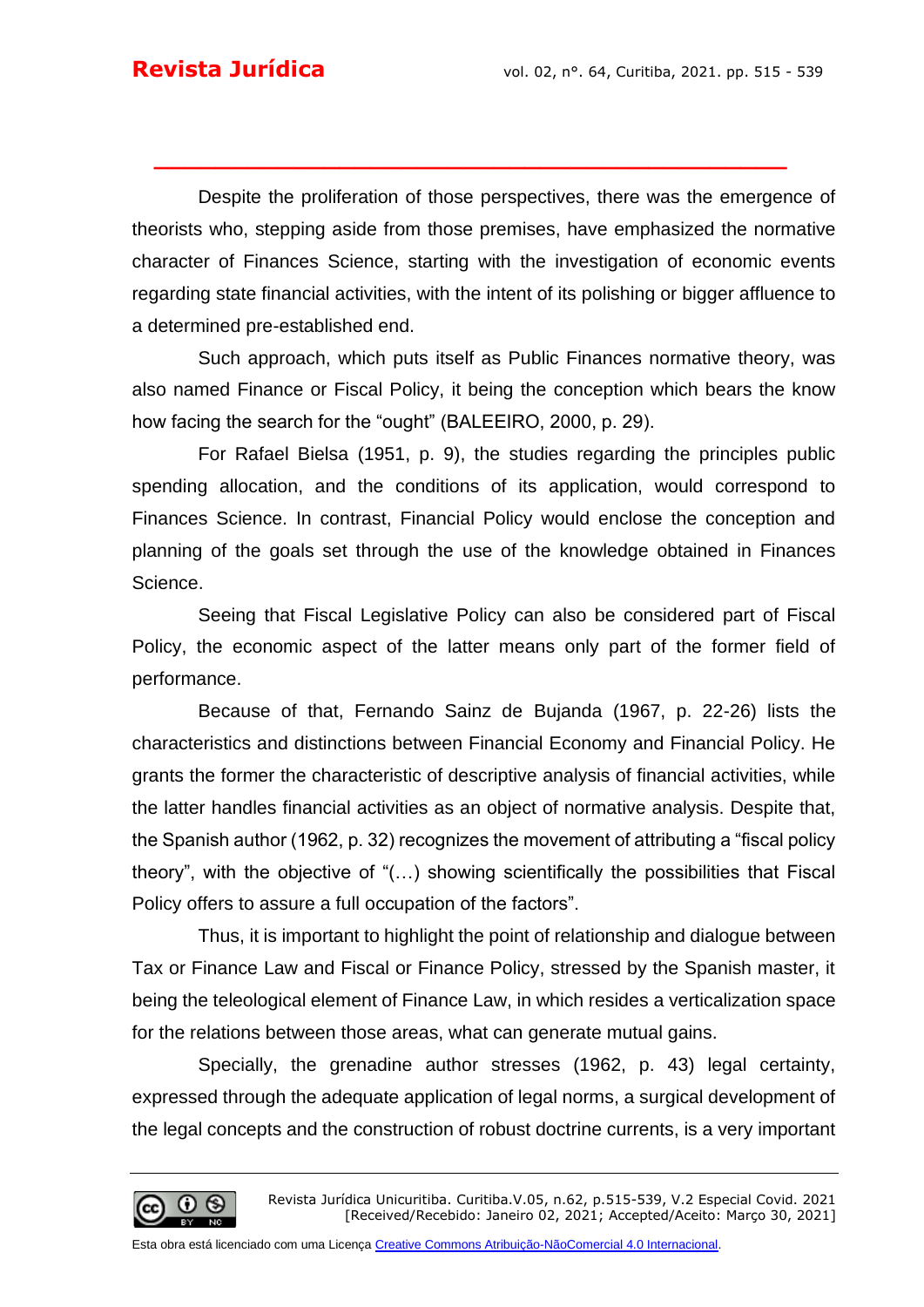ally of Fiscal or Finance Policy in its exercise. As a whole, the Financial Economy guidelines are another source of enrichment for said area.

**\_\_\_\_\_\_\_\_\_\_\_\_\_\_\_\_\_\_\_\_\_\_\_\_\_\_\_\_\_\_\_\_\_\_\_\_\_\_\_\_\_**

Therefore, the Fiscal Policy planner must look out for the innovation possibilities contained in the legal order when elaborating a Tax Law norm (BALEEIRO, 1995, p. 41; SOARES MARTÍNES, 1993, p. 03-05).

#### **3 FISCAL POLICY AND TAXATION OBJECTIVES**

From what has been shown, it can be seen that a reasoned end is essential for the acts conducted by Fiscal Policy. Said end is changeable according to the context – this being composed by geographic aspects, historical aspects, economics, environmental, etc. – surrounding the idealized plan by each State (DALTON, 1980, p. 59).

In this sense, the Fiscal Policy fiscal profile consists on the use of taxation for reaching certain goals, those being pre-determined or not (CASALTA NABAIS, 2007, p. 262; SOARES MARTÍNES, 1993, p. 22). Therefore, the tax does it through the employ of different functions, such as: a) allocative function (related to the allocation of the resources utilized by the government towards the promotion of public services); b) distributive function (regarding income and social needs) and; c) stabilizing function (aiming to make the economic growth feasible, for example) (MORI, 2009, p. 03-05).

Thus, such measures and functions are related with public spending policies, and Fiscal Policy, in turn, mirrors Financial Policy and the multifactorial context from each nation (TEODOROVICZ, 2020, p. 303-305).

Because of that, Fiscal Policy in economically developed countries has a tendency to tread the path of economical-financial structure maintenance and, on the other hand, developing countries get their inspirations regarding political practices on those made by countries with bigger economic potency, as teach Aliomar Baleeiro (1995, p. 102) and Ursula K. Hicks (1967, p. 75-76).

In this sense, the main objectives from fiscal policies adopted by developing countries, save the peculiarities in each case, according to John F. Due (1974, p. 45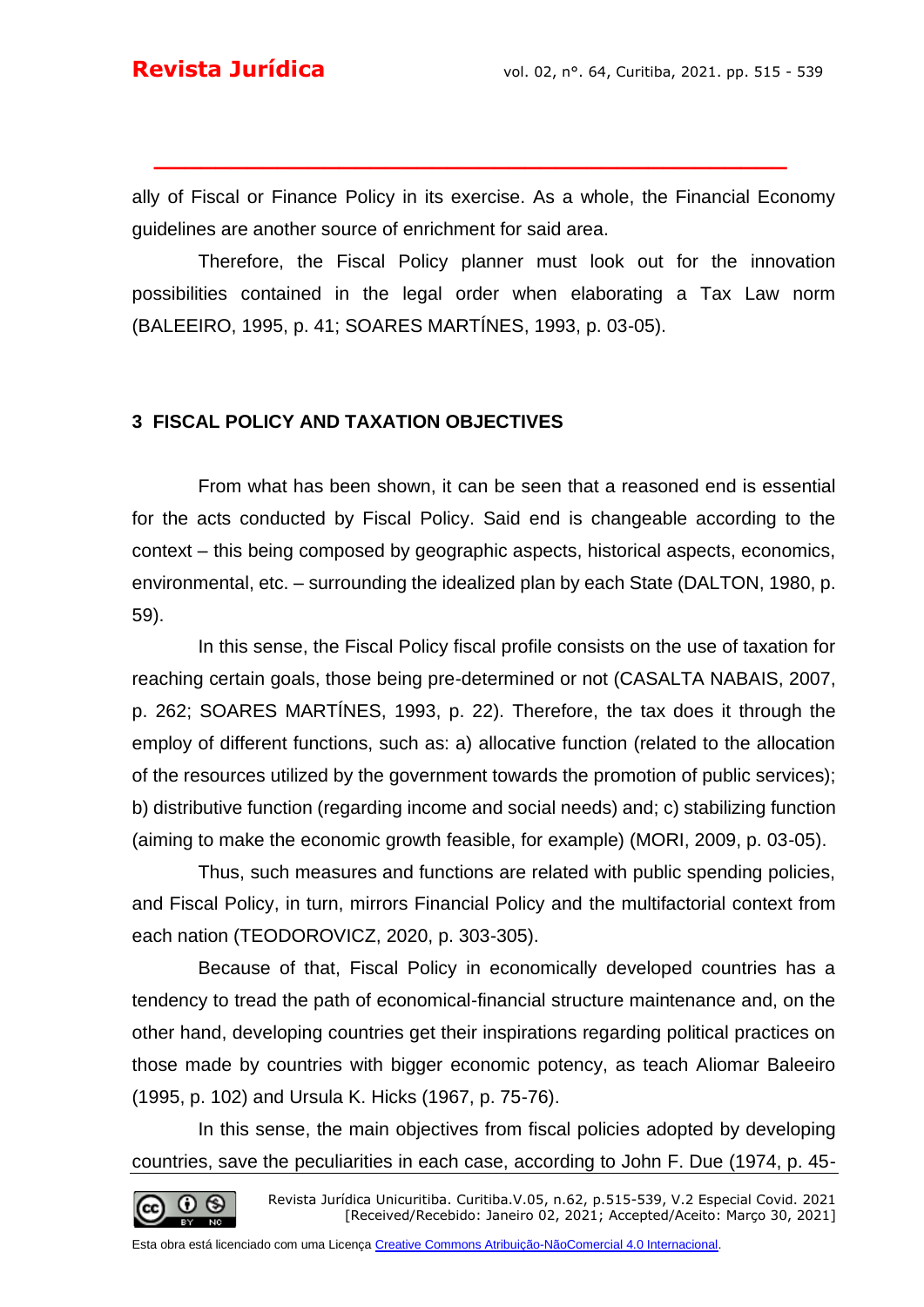46, p. 16-17), are: (a) progress acceleration, aiming, from economic development, the increase of real *per capita* income to the level of developed countries; (b) income sharing model which preserves, keeps or turn into effective, reasonably, the distribution of revenue coming from development; (c) resources allocation, with the goal of answering the needs from society, or its dominant group; (d) prices stability, although a secondary objective compared to the others, is a beneficial and sought objective by those countries.

**\_\_\_\_\_\_\_\_\_\_\_\_\_\_\_\_\_\_\_\_\_\_\_\_\_\_\_\_\_\_\_\_\_\_\_\_\_\_\_\_\_**

Accordingly, the reason is evident for such aforementioned financial goals resonate in the study of fiscal law, which also has correlated objectives, such as tax collection, related to the capture of resources for the state activities; redistribution, made aiming to diminish social inequalities; and regulation, which consists in shifting the direction of economical activities from the private sector towards the State concerns (AVI YONAH, 2008, p. 07-30).

#### **4 FISCAL PUBLIC POLICY AND EXTRAFISCAL FUNCTIONS**

The tax functions establish a clear relation with Fiscal Policy, seeing as taxes are used as instruments for determined goals. The fiscal function is directed, as such, only towards the collection of resources. However, extrafiscality has in itself several different functions, mainly towards the production of effects that are not proprietarily related to tax collection (TEODOROVICZ, 2020, p. 305-309).

The study of extrafiscality under a legal normative bias is one that grasps with higher detail the investigation on the legal aspects of the matter, and not exactly the finance matters. In the doctrine, the inductor fiscal norm as an object of study grew, which generates distancing from the term "extrafiscality", terminology historically linked to other fields of knowledge, such as Finances Science (MARINS; TEODOROVICZ, 2020, p. 73-123).

The contribution from Luís Eduardo Schoueri on this theme must be highlighted, mainly regarding the studies of the inductor fiscal norm and the economic intervention guided by the methodology of the pragmatic vision of the fiscal norm,

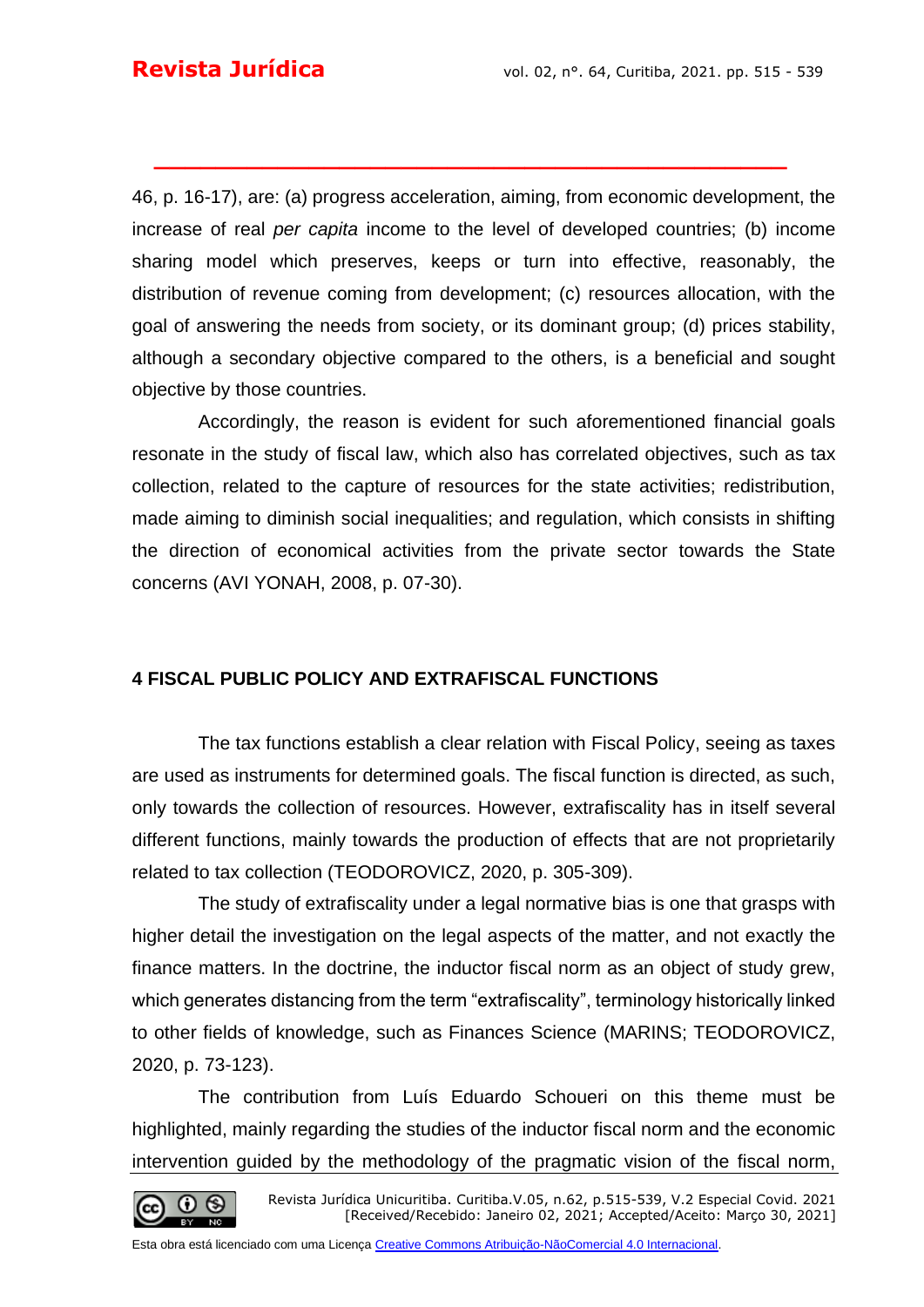inspired by the functional perspective of the legal norm, from Tercio Sampaio Ferraz Júnior (1998, p. 14-15, p. 194-195), contribution who refers to the works of Norberto Bobbio (2007, p. 81-115).

**\_\_\_\_\_\_\_\_\_\_\_\_\_\_\_\_\_\_\_\_\_\_\_\_\_\_\_\_\_\_\_\_\_\_\_\_\_\_\_\_\_**

This way, according to Schoueri, the different functions of the fiscal norm are: (a) fiscal function (related to tax collection); (b) simplifier function (related to the principle of practicality, aiming to simplify the fiscal system); (c) extrafiscal function (in broad sense)

At this point, Schoueri (2005, p. 32-34), positions extrafiscality as gender and includes as species, for example, the inductor function norms – extrafiscality in restricted sense – and norms of social policy, which have social motivation and have the effect of bettering the recipient, but there isn't incentive for the unfortunate situation to get better.

Thus, taxation, used as a financial instrument, has the potential to cause an impact in social, cultural, economic and environmental life, in different ways. It is included in this field, the form of taxation that aims the disincentive of conducts, overtaxing determined operations intending to discourage them (TEODOROVICZ, 2020, p. 305-309).

Therefore, Fiscal Policy can produce effects which are related to tax collection, redistribution, regulation, simplification, stabilization, and also intervene in the social order, the economic order, environmental order, among others, reason why Fiscal Policy, through the extrafiscal function of taxes, reaches a certain economic, social or environmental direction, and may, even so, reach the efficacy of determined ideals related to fiscal system, such as fiscal justice (DALTON, 1980, p. 126-127), the regional economic integration, economic development (DUE, 1974, p. 83-85), and structural crisis combat.

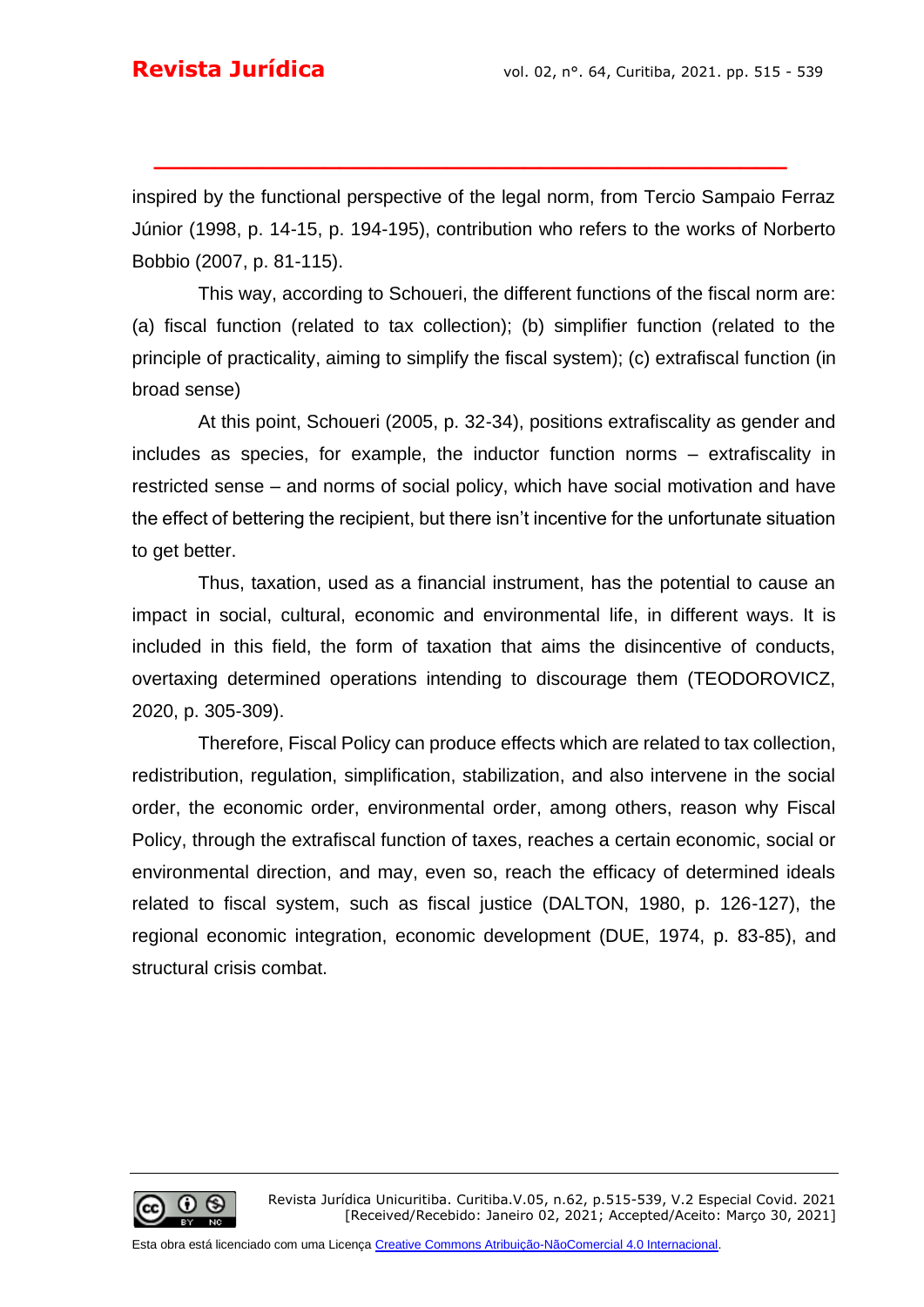#### **5 COUNTERCYCLICAL FISCAL POLICY REVISITED AND EXTRAFISCALITY**

**\_\_\_\_\_\_\_\_\_\_\_\_\_\_\_\_\_\_\_\_\_\_\_\_\_\_\_\_\_\_\_\_\_\_\_\_\_\_\_\_\_**

The Countercyclical Fiscal Policy is aimed towards confronting crisis, be those of economic, social or environmental nature, having great contributions from John Maynard Keynes for its development.

The Fiscal Policy, until the beginning of the  $20<sup>th</sup>$  century, went through the understanding, inspired on Classic Liberalism, in which reigned the tendency of proposing the so-called "Neutral Public Finances", dedicated to keeping or obtaining balance between State's revenues and expenses (TEODOROVICZ, 2020, p. 309- 312).

However, the historical events in the first decades of the  $20<sup>th</sup>$  century, such as World War I (1914-1918), the Constitutions in Mexico (1917) and Weimar (1919), the Russian Revolution, besides other later events, led to the creation of a new social, economic and political ambient, which permitted the realignment of the form in which the State, the individual and the society related to each other in this period, adding to those, as a determinant changing factor, the "Wall Street Crash of 1929".

In this context, new studies in economics were emerging, dedicated to the election of new courses for the substitution of the ruling paradigm with the intent of ending the crisis. In this space, Keynes' contribution (1971, p. 07-49) is the leading figure, by proposing a interventional economic policy, in which the importance given to taxes is stressed, his studies having contributed in substantial matter towards de recognition of the propelling potential of economic and social politics of taxes.

That is, only in the 1930s the expression "Fiscal Policy" (KEYNES, 1992, p. 23) starts being aired as its own concept, referring to the use of financial mechanisms towards the application of certain economic theories, although it was already by then an old expression in finance doctrine.

The intervention created by Keyned had evident external influence, seeing as it was headed towards combating the socio-economic crisis generated by World War I and the "Wall Street Crash of 1929". In this sense, his theory was seen as an alternative to the paradigm represented by classical economic liberalism, which principles and practices were insufficient to overcoming the crisis.

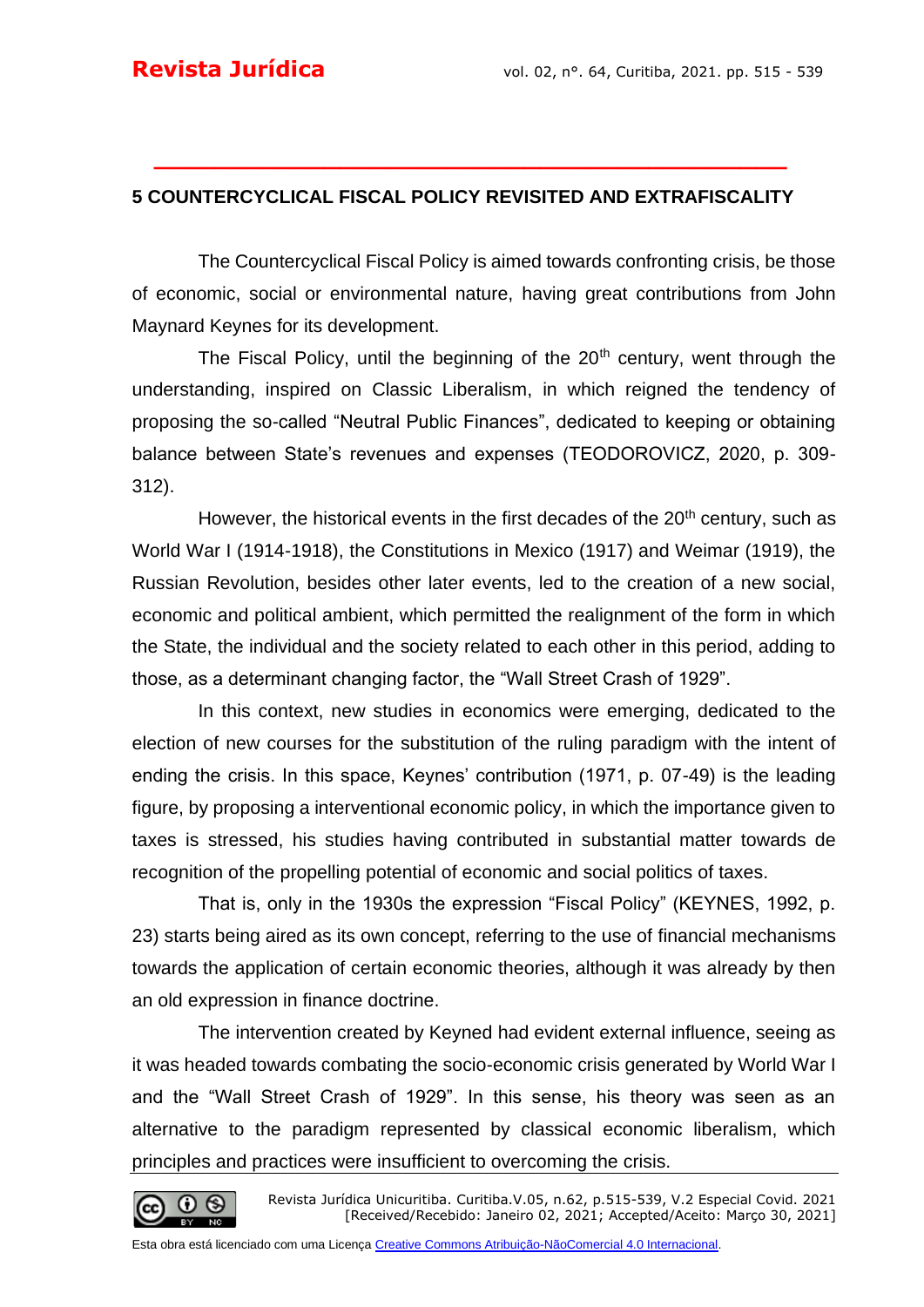The main constructions in his works talk about jobs, production and the possibility of work relations being oriented by the market. This could be attained through a new appearance in the state performance, with public investments being conjugated with private spendings (KEYNES, 1992, p. 24-27), through a position that is not restrictive and "neutral" anymore, but interventionist in society and economy.

**\_\_\_\_\_\_\_\_\_\_\_\_\_\_\_\_\_\_\_\_\_\_\_\_\_\_\_\_\_\_\_\_\_\_\_\_\_\_\_\_\_**

Although the role of taxes is not in the first order of treatment in its theoretical construction, the importance of taxation is highlighted "in the conclusions and final notes redacted by Keynes on the General Theory's social philosophy" (PAJISTE, s/d, p. 26).

The instrumentalization of taxation in the Keynesian theory has, therefore, two main objectives: reach full employment and income distribution. Thus, it is configured, seeing that Keynes' conception begins with the acknowledgement of inefficiency in the search for full employment in a bias of dignity, lack of equality in the distribution of fortunes and income (PAJISTE, s/d, p. 24).

This distinct position related to the fiscal activity, preexistent in Keynes' studies (1971, p. 92) and assured by the author in the crisis context at the time, was then observed as a measure of structural aspect in the combat of crises. Because of that, there is a terminological approximation between Fiscal Policy and the so-called "Countercyclical Fiscal Policy", which dedicates itself to fighting great depressions (TEODOROVICZ, 2020, p. 309-312).

In addition, this perspective highlights the formation of Interventionist States or Welfare States, seeing as it assumes the state intervention for the overcoming of social and economic crisis (KEYNES, 1984, p. 170). Soon after that, the expression "Fiscal Policy" or "Countercyclical Fiscal Policy" starts being used to show, mainly, the adoption of financial and fiscal public policies towards the combat of crisis moments (BALEEIRO, 2000, p. 28-29).

Indubitably, such contributions were very enriching for the fiscal aspect, especially regarding extrafiscality related researches, being that the financial activities goals are more than only the collection function.

The Rome Congress, in 1948, event which featured the majority of the great financiers at that time, is an evidence that the extrafiscal function of taxes has also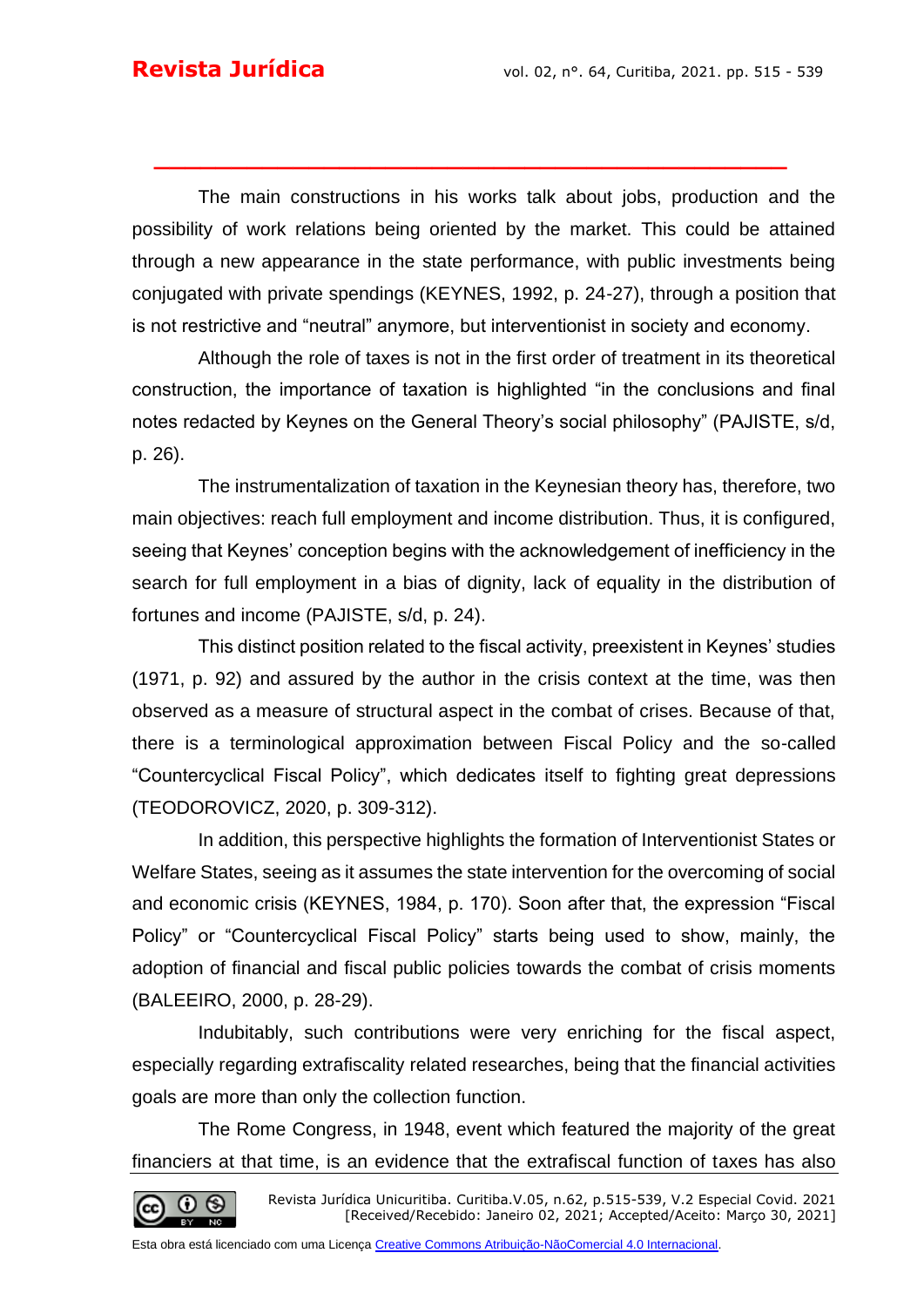yielded, on the other side, a major impulse in the Finances Science and Fiscal Policy studies after World War II.

**\_\_\_\_\_\_\_\_\_\_\_\_\_\_\_\_\_\_\_\_\_\_\_\_\_\_\_\_\_\_\_\_\_\_\_\_\_\_\_\_\_**

The position of economists Fritz Neumark and Henry Laufenburger was, with certain intesity, mentioned in said Congress (DEODATO, 1949, p. 49), and as well, in the following years by the specialized literature (TEODOROVICZ, 2020, p. 309-312).

Neumark (1970, p. 46) supported the use of extrafiscality towards socioeconomic goals, and also for demographic policies. Laufenberger, on the other hand (1951, p. 252) defended the appreciation of the financier function of State, which through taxation can finance the state's performance headed to fulfilling social or economic goals.

In this context, it is placed the contribution of Aliomar Baleeiro (2000, p. 28-29) by recognizing in the fiscal aspect of Countercyclical Fiscal Policy the new conception of the application of the extrafiscal function dedicated to crisis combat.

It is worth mentioning that there is no way of upholding a pretentious tax neutrality in any perspective. The social and economic impact of taxes is a permanent element with reflects on the political improvement intra-state and inter-state, both in an individualist liberal perspective and in a flattened or socialist economy (DEODATO, 1949, p. 20; LAUFENBURGER, 1951, p. 268; TEODOROVICZ, 2020, p. 309-312).

Having exposed the roots of Fiscal Policy faced towards the overcoming of malevolent effects to the society and the economy, coming from structural crises, we can see that said practice, supported through the use of fiscal and extrafiscal mechanisms, comes from a long date.

Therefore, the crisis generated by the COVID-19 pandemic fits in the acting field of Public Policies, which evokes, as an overcoming tool of the crisis' harmful effects, the use of taxes.

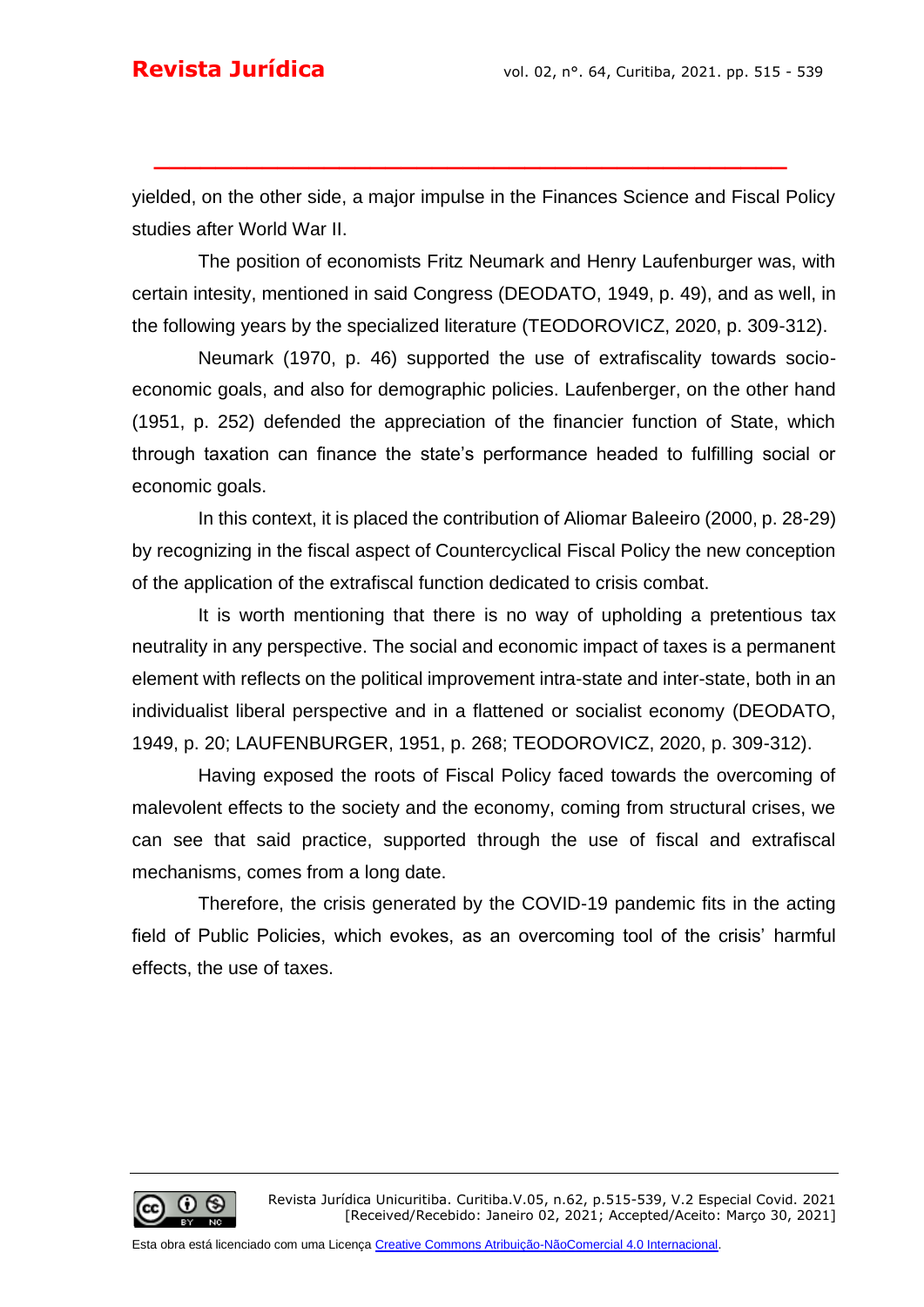# **6 BRIEF ANALYSIS OF FISCAL POLICIES ADOPTED BY EXECUTIVE AND LEGISLATIVE BRANCHES**

**\_\_\_\_\_\_\_\_\_\_\_\_\_\_\_\_\_\_\_\_\_\_\_\_\_\_\_\_\_\_\_\_\_\_\_\_\_\_\_\_\_**

The global pandemics caused by Covid-19 calls the acting of Countercyclical Tax Policies, found within Countercyclical Fiscal Policies, towards the mitigation, prevention or overcoming of the harming effects towards society and economics caused by the pandemic generated crisis.

It is possible to detect, in Brazilian tax system, measures that point to the developing of extrafiscal functions towards opposing pandemic related matters. Notably, there is the use of infralegal normative measures for the concession of fiscal benefits, for the dilation of payment terms or quantitative criteria reduction, extrafiscality is mitigated in its function of encouraging certain sectors of society with the main function of tax – collecting (TEODOROVICZ, 2020, p. 314).

Under the scope chosen for analysis, measures established by Executive and Legislative branches, it is possible to realize that there are tax norms with extrafiscal and simplifier functions, being possible to categorize them (only aiming didactic goals) in three general groups: (a) measures which delay payment terms and postpone expiration date of certificates; (b) measures of fiscal simplification, which comprise facilitating tax payments and the complying of tax obligations; and (c) measures which alter the quantitative criteria of taxes.

This way, regarding measures which delay payment terms, among the various measures adopted, federal-wise it can be stood out: Ordinance ME nº 245/20, which has delayed the payment term of social security contributions payed by the employer and the PIS/COFINS contributions in the month of may 2020, in its articles  $1<sup>st</sup>$  and  $2<sup>nd</sup>$ (BRAZIL, 2020), and also the Resolution CGSN nº 158/21, which has delayed the payment terms of taxes registered in Simples Nacional in its article 1<sup>st</sup> (BRAZIL, 2021).

State-wise, the Decree nº 46.982/20 can be stood out, granted by Rio de Janeiro's governor, determining the delay of payment terms related to taxes that are object of installments in active debt, due to the pandemics (RIO DE JANEIRO (STATE), 2020).

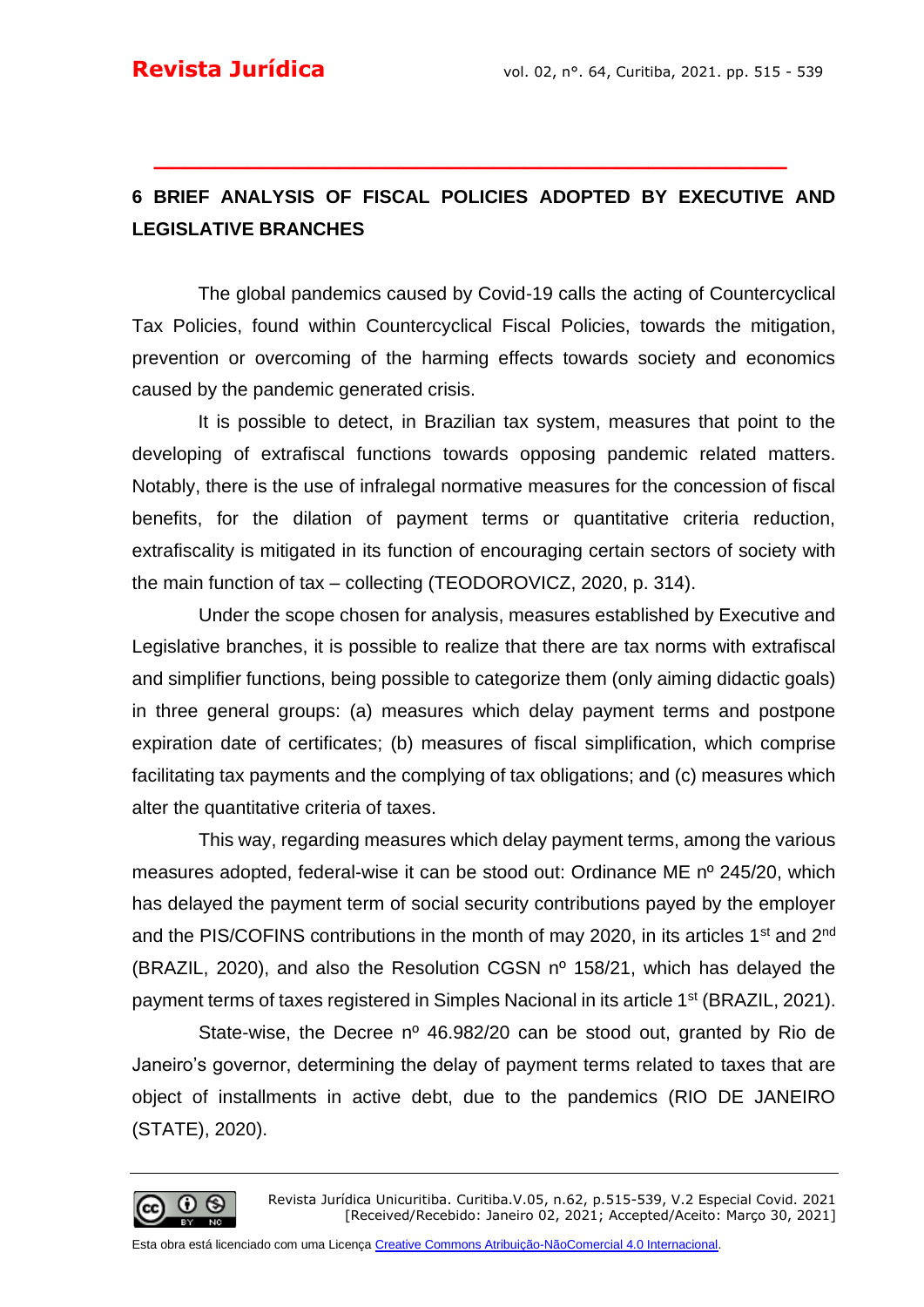And, still in Rio de Janeiro, the Law nº 8.766/20 was published, authorizing the Executive branch to postpone the collecting of ICMS in the electrical energy and telecommunication services bills, while the public health emergency situation is sustained (RIO DE JANEIRO (STATE), 2020). The delaying of ICMS payment terms was a tendency followed by other states, such as Paraná – Decree nº 4.386/20 (PARANÁ, 2020).

**\_\_\_\_\_\_\_\_\_\_\_\_\_\_\_\_\_\_\_\_\_\_\_\_\_\_\_\_\_\_\_\_\_\_\_\_\_\_\_\_\_**

Municipal-wise, the Decree nº 524/20, from Curitiba, Paraná, is highlighted, delaying the ISS payment terms for the months of May, June and July in 2020 (CURITIBA, 2020). Also, the Legislative branch of the Paraná's capital has published the Complementary Law 123/20, which modifies the payment terms of expired monthly quotas and delays the payment terms of pending monthly quotas related to ISS-Fixo, IPTU and garbage collecting taxes in 2020 (CURITIBA, 2020).

Also in this category, are included resolutions and decrees that determine the postponing of the expiration date of tax clearance certificates (CPD-EN). In this sense, is highlighted the Joint Resolution SFP/PGE 02/20, in the state of São Paulo, which postponed for 90 days the expiration date of CPD-EN that were expired in the period comprising April 30<sup>th</sup> and may 30<sup>th</sup> of 2020 (SÃO PAULO (STATE), 2020). This measure was also adopted municipal-wise, having as example of application São Paulo (Ordinance SF 225/20), Curitiba (Decree 471/20) and Rio de Janeiro (Ordinance PGM 1002/20) (SÃO PAULO (CITY), 2020; CURITIBA, 2020; RIO DE JANEIRO (CITY), 2020).

Regarding fiscal simplification measures, the Decree nº 65.171/20 of the state of São Paulo must be highlighted, as it establishes conditions towards the reestablishment of installments which were disrupted between March 1<sup>st</sup> and July 30<sup>th</sup> of 2020 (SÃO PAULO (STATE), 2020). In this same sense is the Law nº 20.418/20 for the state of Paraná (PARANÁ, 2020). Those measures represent true advance by considering the possibilities of installments reinstitution, avoiding judicialization – and, consequently, implying the simplification of tax payments.

Still in this order, about tax payment facilitations, federal-wise there is a notable example in the Ordinance PGFN 2.381/20, which has reopened, for the year 2021, the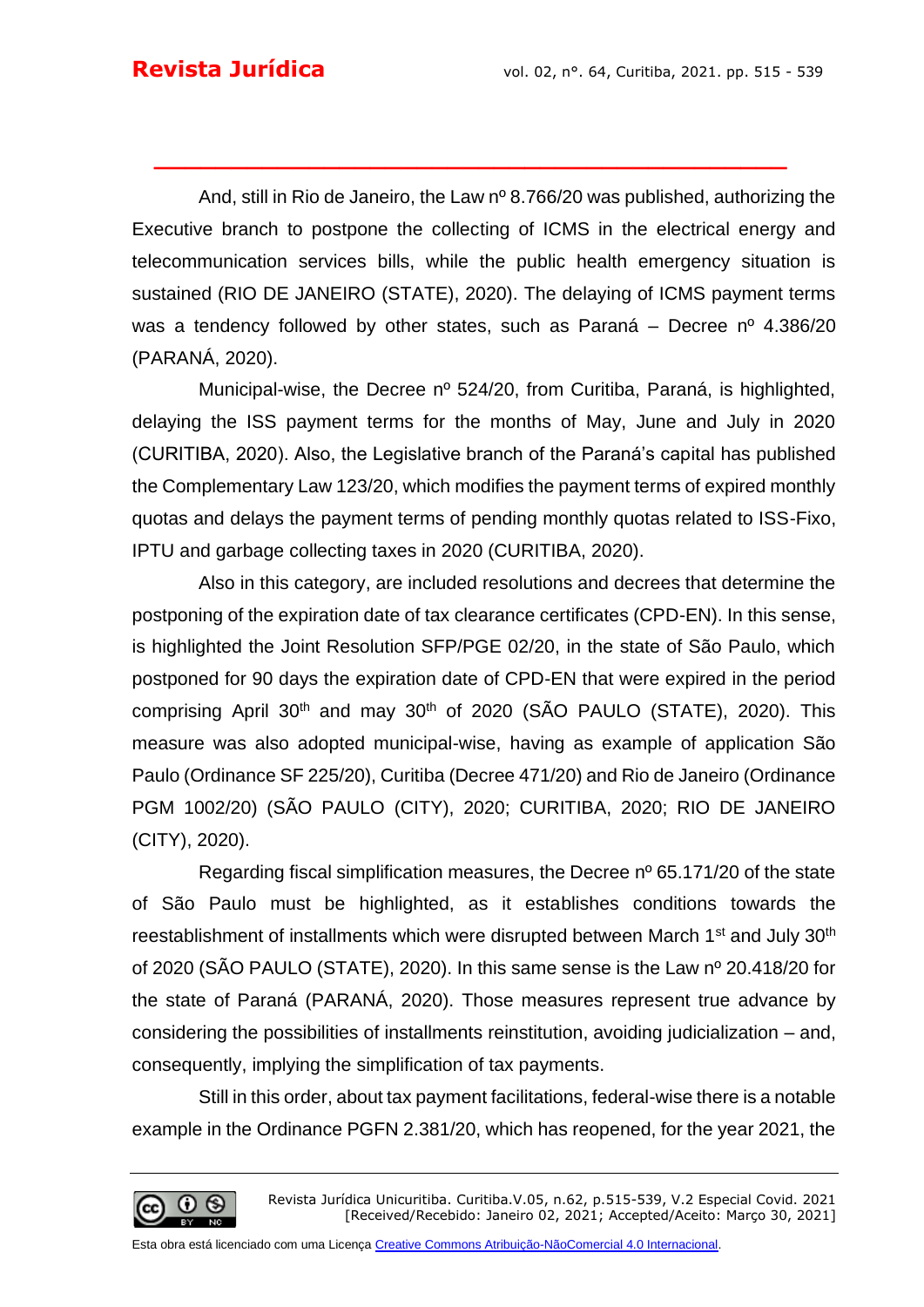term for the accession of the several measures related to fiscal settlements edited in 2021 by PGFN (BRAZIL, 2021).

**\_\_\_\_\_\_\_\_\_\_\_\_\_\_\_\_\_\_\_\_\_\_\_\_\_\_\_\_\_\_\_\_\_\_\_\_\_\_\_\_\_**

In states, there are examples such as Law  $n^{\circ}$  17.293/20, in the state of São Paulo, which brought the possibilities of state taxes fiscal settlements (SÃO PAULO (STATE), 2020). In Curitiba, the program REFIC-COVID-19 was implemented, towards the regularization of tax and non-tax debts, through the Complementary Law nº 125/20 (CURITIBA, 2020).

Finally, regarding measures which change the quantitative criteria of taxes, federal-wise it is highlighted (among many examples), the Decrees nº 10.318/20 e 10.352/20, which have reduced to zero, respectively, the tax rates of PIS/COFINS on chemicals utilized in medicines and IPI on digital thermometers (BRAZIL, 2020).

State-wise, through the Decree nº 4.412/20, the government of Paraná has reduced in 35% the basis for the ICMS calculation in operations made with similar medicine, 30% for those made with generic medicine and 16% for other medicalhospital products (PARANÁ, 2020).

Through the legislative, the state of Rio de Janeiro has published the Law nº 8771/20, which has included alcohol gel in the list of basic basket products (RIO DE JANEIRO (ESTADO), 2020). In addition, the Law nº 8.889/20 has authorized Rio de Janeiro's executive branch to concede ICMS tax exemption for products that compose the basic basket and the Law nº 8.884/20 has also authorized such measure for pandemic combat-related products (RIO DE JANEIRO (STATE), 2020).

From the norm justification of such measures, it is perceived that most of them utilize as reference acts that recognize the state of calamity in society, derived from the harmful effects installed by COVID-19 pandemics. Thus, those measures aim to combat the effects from the pandemic through the implementation of tax norms with extrafiscal and simplifier functions, tending to attenuate taxpayer encumbrance, financial and bureaucracy-wise, and to incentive (through tax exemptions, for example) operations containing products that are essential for the pandemic combat.

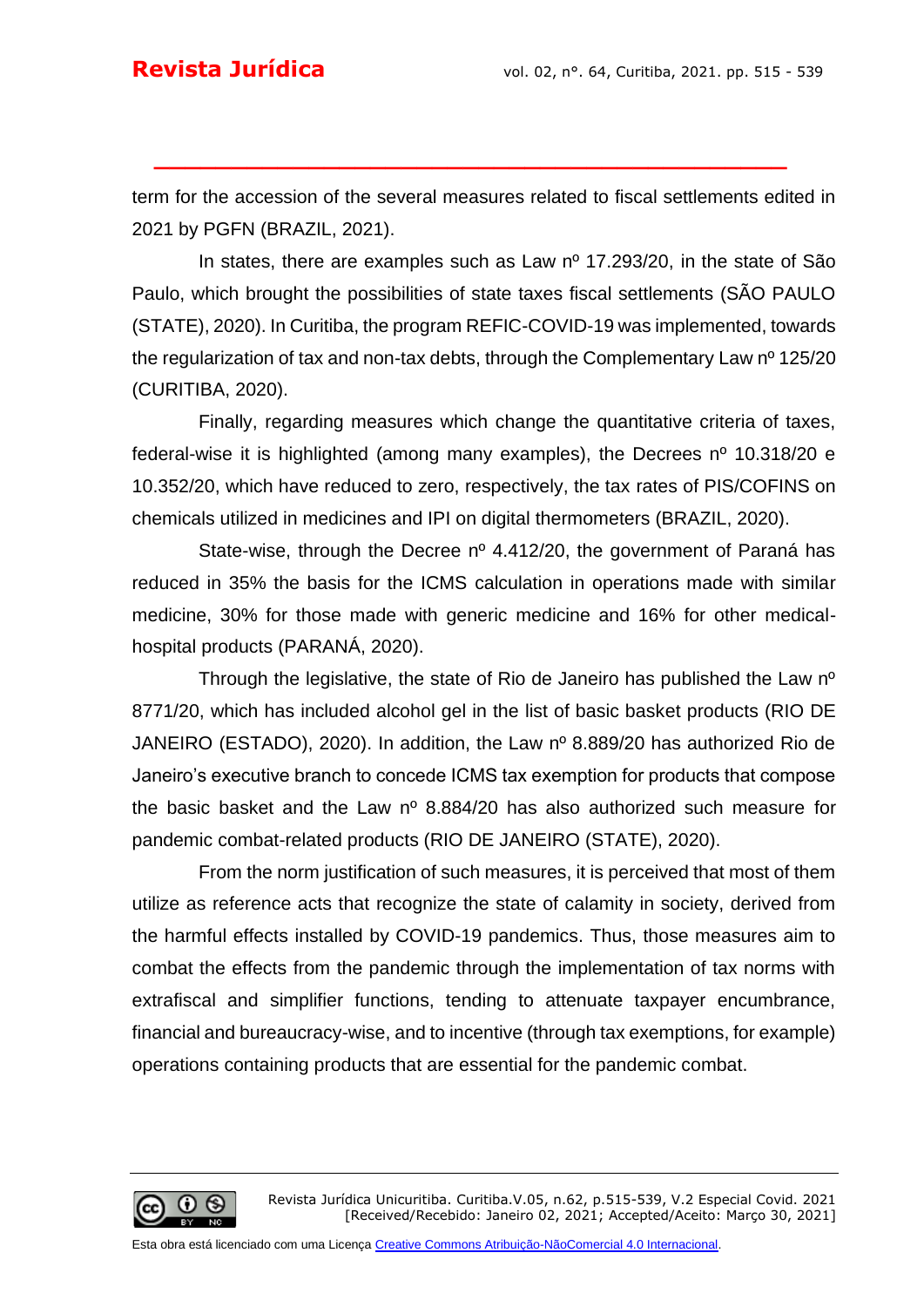# **7 BRIEF ANALYSIS OF BRAZILIAN JURISPRUDENCE ON TAX THEMES DURING THE PANDEMIC**

**\_\_\_\_\_\_\_\_\_\_\_\_\_\_\_\_\_\_\_\_\_\_\_\_\_\_\_\_\_\_\_\_\_\_\_\_\_\_\_\_\_**

The socioeconomic issues brought by the COVID-19 pandemic has evoked, in Brazilian taxpayers, the need for help requests through the Judiciary branch, mainly with the intent of obtaining judicial rulings conceding the delay of payment terms and release of judicial deposits/substitution of guarantees in tax executions.

Notably, the Federal Supreme Court has manifested itself, when requested, on the subject of delaying the payment terms of some state and municipal taxes. The understanding that prevails is one that the Judiciary branch does not have the competence to analyze the form of tax paying conducted by public administration during the pandemic. Precisely due to the acknowledgement of the grave situation in pandemics, those measures should be executed coordinately by the government branches, due to the separation of powers and the principle of isonomy – seeing that the vast majority of economic segments find themselves in a crisis context. Therefore, the criteria adopted by public administration should be prioritized. An example of this understanding is the ruling made by the Court President in the Conservatory Measure of Summary Judgement Suspension nº 185, from Maranhão (BRAZIL (STF), 2020).

It is seen that this Supreme Court understanding reverberates in the lower courts, which leads to the dismissal of claims for delaying of payment terms through the judiciary.

There are, however, some rulings that are favorable to the taxpayers in other pandemic-related issues, such as the ruling from TJGO made in process nº 5068160-68.2020.8.09.0000, which determined the withdrawal of money garnishment made in a fiscal execution. Also, can be cited the ruling from TRF4, made in process nº 5034000-25.2019.4.04.0000, which granted the replacement of a judicial deposit for a secure contract, assuring the taxpayer company's more cash flow and payment of salaries (GOIÁS (TJGO), 2020; BRAZIL (TRF4), 2020).

The reasoning of those rulings is supported, usually, on the principle of less burden to the executed, taking in consideration the context of pandemic-generated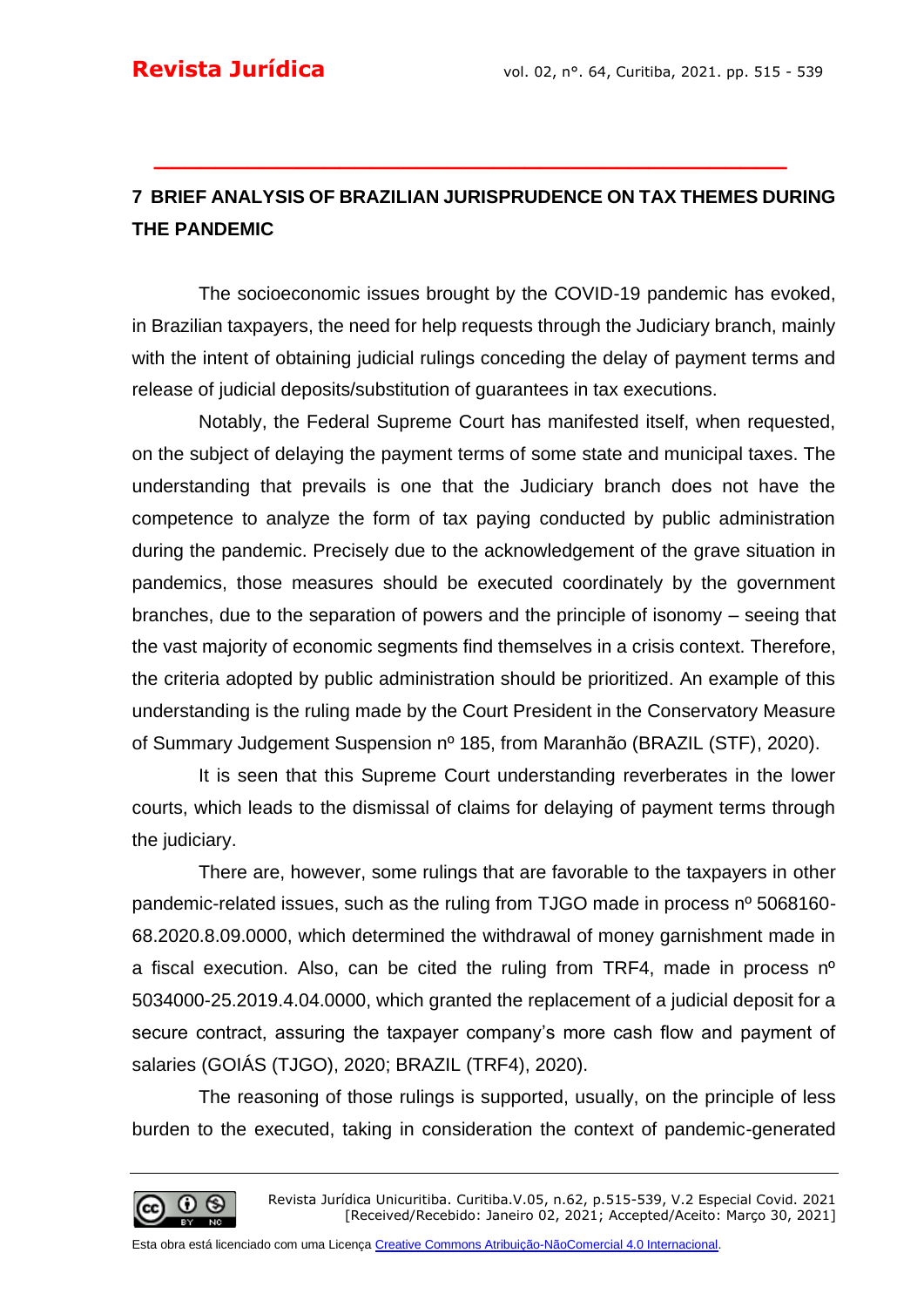crisis – thus, a different perspective from that used in situations of judicial demand for delaying payment terms.

**\_\_\_\_\_\_\_\_\_\_\_\_\_\_\_\_\_\_\_\_\_\_\_\_\_\_\_\_\_\_\_\_\_\_\_\_\_\_\_\_\_**

Therefore, the jurisprudence analysis leads to the finding of a consolidated position in the dismissal of payment terms delaying requests – including rulings from the Supreme Court. However, among the few rulings favorable to taxpayers during the pandemics, must be highlighted those pointing to the possibility of flexibilization of issues related to the withdrawal of judicial deposits/replacement of secures.

#### **8 FINAL CONSIDERATIONS**

The Countercyclical Fiscal Public Policies consists of utilizing taxes towards the confrontation of structural crisis. It is not a new phenomenon and it has its development attached to the contribution of Keynes regarding the function of public policies in crisis confrontations, being used in this context since its conception.

In this matter, the study of fiscal norms functions for the production of extrafiscal effects naturally presents relations that overcome Tax Law. That is, in Finance Sciences and Fiscal of Finance Policies doctrine, there is a great amount of literature regarding the prospective or normative function, aiming the betterment of the existing system. Therefore, there is a relation space between said areas, in which the prospective function in the Law Science aspect can be appropriated.

Therefore, from the knowledge developed in Political Economic or Public Finances, it is possible to understand with a bigger coverage the function performed by inductor fiscal norms, seeing as those are, usually, established with a predetermined goal of producing effects in society.

With the COVID-19 generated crisis, in Countercyclical Fiscal Public Policies, the fiscal norms, through extrafiscal functions, have reached again its recurrent protagonism.

In this sense, must be highlighted, in Brazil, the implementation of measures authorizing or determining the delaying of tax payment terms (and the expiration dates of clearance certificates), reduction or exemption in the quantitative criteria of taxes in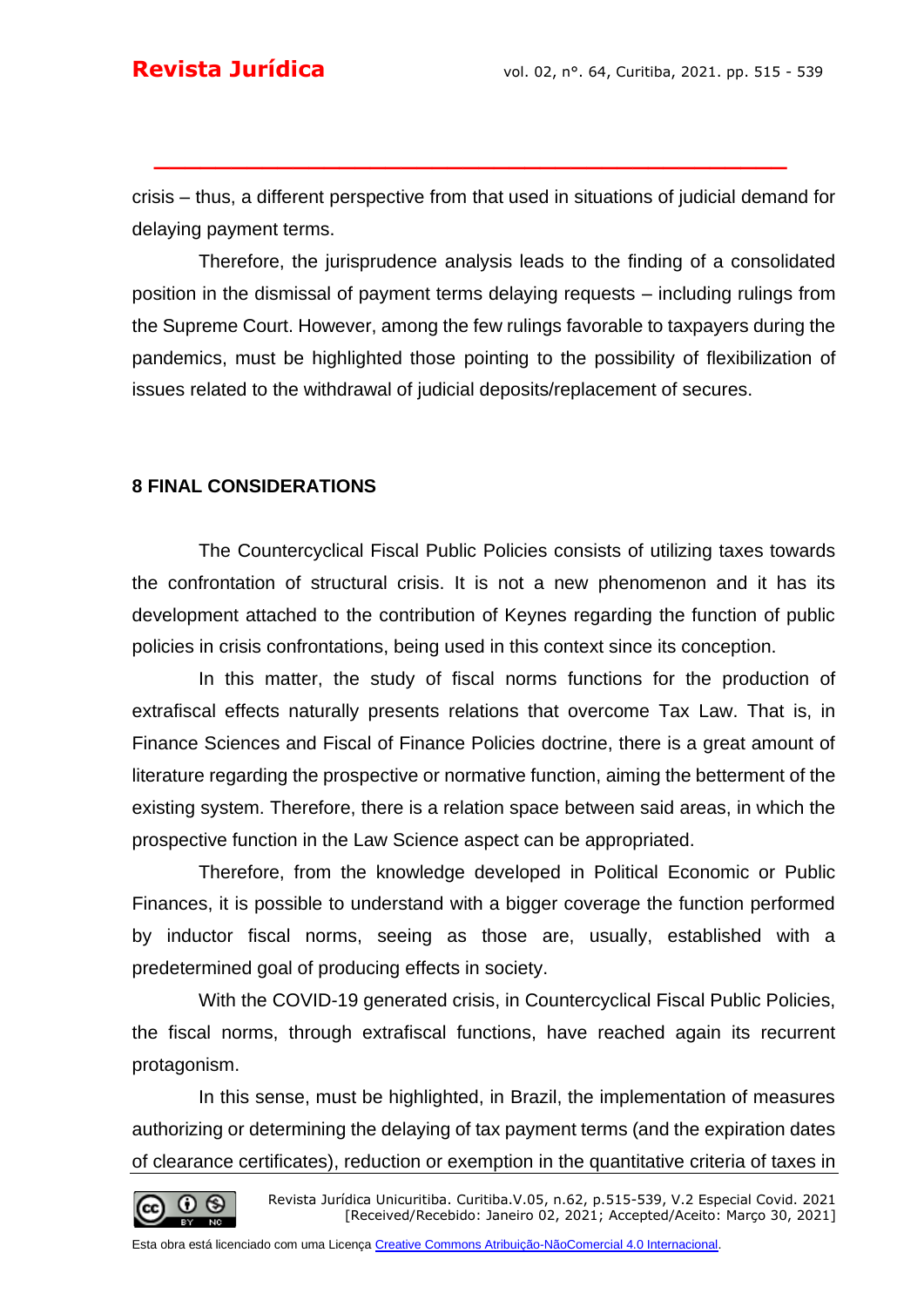operations with basic basket products and pandemic control (such as alcohol gel), and also the possibility of reestablishing disrupted installments in a determined time course and the facilitation of tax paying through measures as, for example, settlement.

**\_\_\_\_\_\_\_\_\_\_\_\_\_\_\_\_\_\_\_\_\_\_\_\_\_\_\_\_\_\_\_\_\_\_\_\_\_\_\_\_\_**

Thus, it is seen that, federal, state and municipal-wise, fiscal norms with extrafiscal and simplifier functions were (and are being) used. The extrafiscality in measures of delaying and tax quantitative criteria reduction is seen from its effects (taxpayer exemption) and the legal motivation exposed in laws and decrees that have instituted such measures: majorly, combating the harmful effects caused by COVID-19 pandemic.

Finally, it is noted that, in national jurisprudence, there are a few examples of rulings that, supported on the principle of less burden to the executed, were favorable to the taxpayers, specifically in the aspect of withdrawal or replacements of garnishments. However, there is a bigger volume of rulings related to the (im)possibility of delaying taxes payment terms through the judiciary. Those decisions, supported on the complying of separation of powers and isonomy principle (seeing that the vast majority of economic sectors are going through difficulties, but each judicial demand tends to contemplate only one sector) have consolidated that, as a rule, the judiciary must ponder and eventual interference in the decisions made by public administration tax-wise.

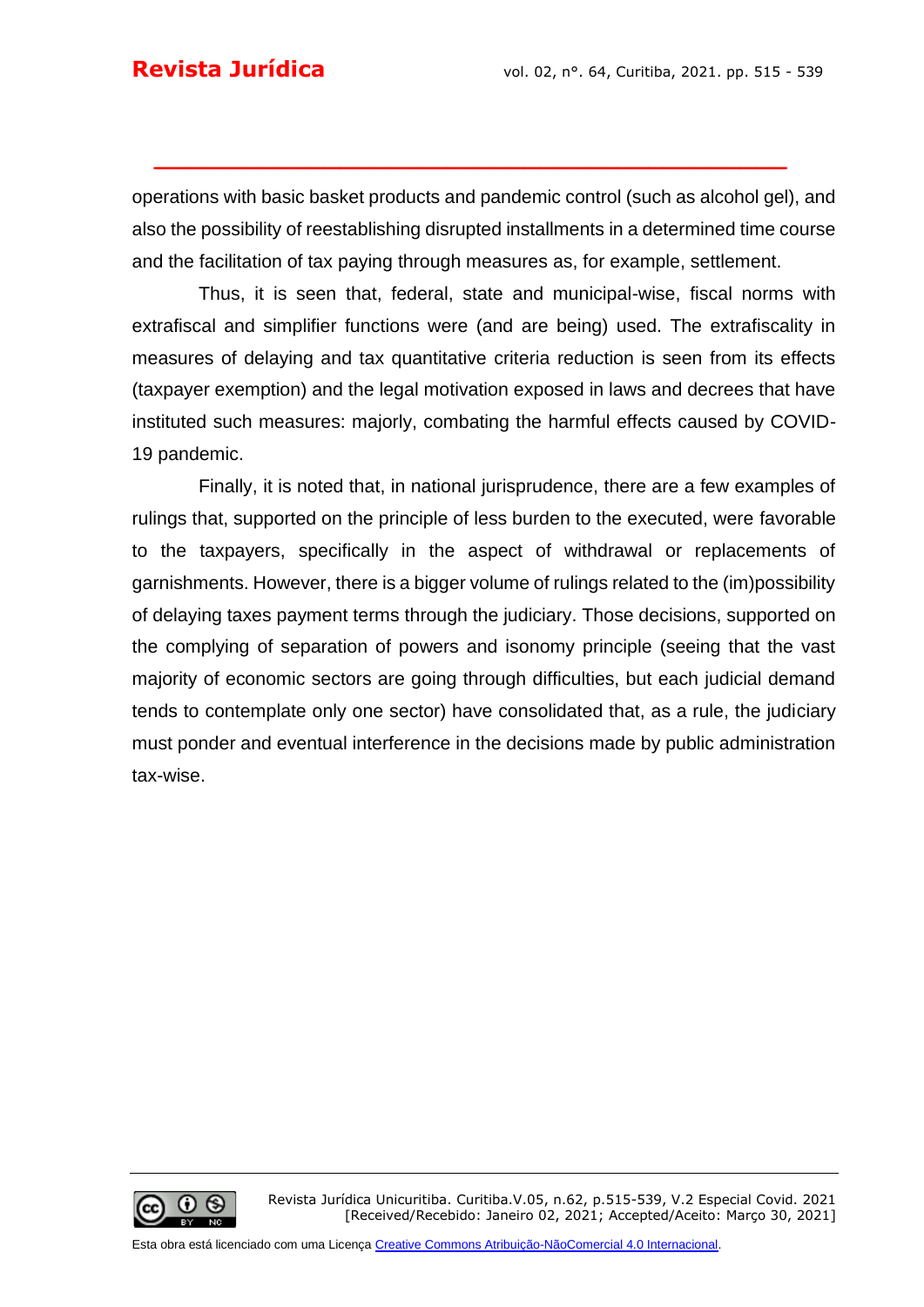#### **REFERENCES**

AVI-YONAH, Reuven S. *Os três objetivos da Tributação.* In: *Revista Direito Tributário Atual* nº. 22. Alcides Jorge Costas, Luís Eduardo Schoueri e Paulo Celso Bergstrom Bonilha (Coord.). São Paulo: IBDT-Dialética, 2008, p. 07-30.

**\_\_\_\_\_\_\_\_\_\_\_\_\_\_\_\_\_\_\_\_\_\_\_\_\_\_\_\_\_\_\_\_\_\_\_\_\_\_\_\_\_**

BALEEIRO, Aliomar. *Uma introdução à Ciência das Finanças*. 15. Ed. Atualizador: CAMPOS, Dejalma. Rio de Janeiro: Forense, 2000.

BALEEIRO, Aliomar. *Cinco aulas de finanças e política fiscal*. 2. Ed.. São Paulo: José Bushatsky. 1995.

BIELSA, Rafael. *Estudios de Derecho Público. II. Derecho Fiscal.* Buenos Aires: Depalma, 1951.

BOBBIO, Norberto. *Da Estrutura à Função. Novos Estudos de Teoria do Direito*. São Paulo: Manole, 2007.

BUJANDA, Fernando Sainz de. *Hacienda y Derecho. Estudios de Derecho Financiero. II. Estudios de administración.* Madrid: Instituto de Estudios Políticos, 1962.

BUJANDA, Fernando Sainz de. *Hacienda y Derecho. Estudios de Derecho Financiero.* V. Madrid: Instituto de Estudios Políticos, 1967.

BRAZIL. *Ministério da Economia. Portaria ME nº 245/20. Prorroga o prazo para o recolhimento de tributos federais, na situação que especifica em decorrência da pandemia relacionada ao Coronavírus.* D.O.U. seção 1, p. 43-44. 17 jun. 2020. Available at: https://www.in.gov.br/en/web/dou/-/portaria-n-245-de-15-de-junho-de-2020-261921317 . Access on: 2 Mar. 2021.

BRAZIL. *Comitê Gestor do Simples Nacional. Resolução CGSN nº 158/21. Dispõe sobre a prorrogação de prazos de pagamento de tributos no âmbito do Simples Nacional.* D.O.U. seção 1, p. 44. 25 mar. 2021. Available at: http://normas.receita.fazenda.gov.br/sijut2consulta/link.action?visao=anotado&idAto= 116190#:~:text=CGSN%20N%C2%BA%20158%20%2D%202021&text=Disp%C3% B5e%20sobre%20a%20prorroga%C3%A7%C3%A3o%20de,no%20%C3%A2mbito %20do%20Simples%20Nacional.&text=III%20%2D%20o%20per%C3%ADodo%20d e%20apura%C3%A7%C3%A3o,22%20de%20novembro%20de%202021. Access on: 1 Mar. 2021.

BRAZIL. *Decreto nº 10.318/20. Reduz temporariamente as alíquotas da Contribuição para o PIS/Pasep e da Contribuição para o Financiamento da Seguridade Social - Cofins incidentes sobre os produtos que menciona*. D.O.U. p. 1. 09 abr. 2020. Available at:



Revista Jurídica Unicuritiba. Curitiba.V.05, n.62, p.515-539, V.2 Especial Covid. 2021 [Received/Recebido: Janeiro 02, 2021; Accepted/Aceito: Março 30, 2021]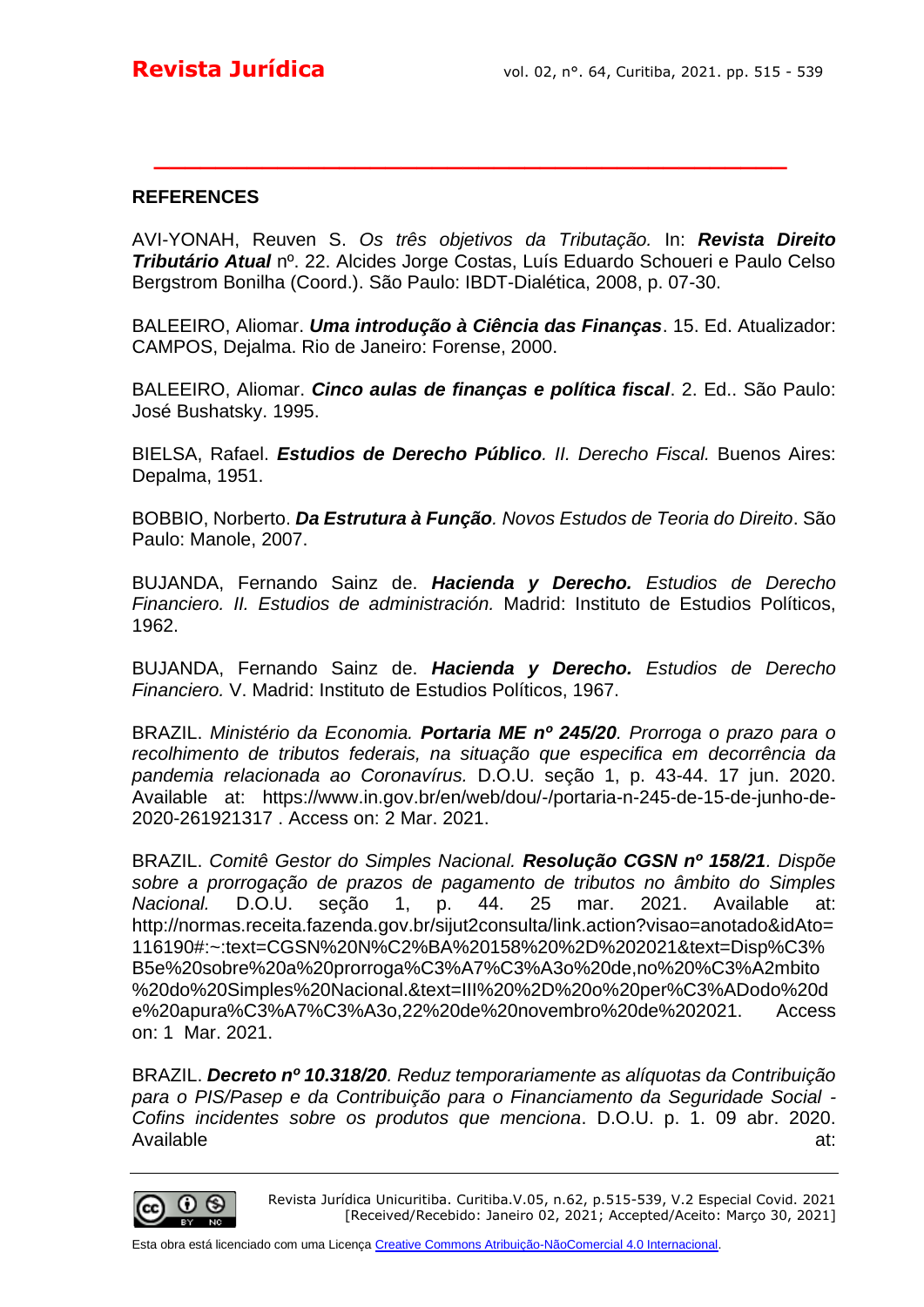https://pesquisa.in.gov.br/imprensa/jsp/visualiza/index.jsp?jornal=601&pagina=1&dat a=09/04/2020&totalArquivos=1. Access on: 7 Mar. 2021.

**\_\_\_\_\_\_\_\_\_\_\_\_\_\_\_\_\_\_\_\_\_\_\_\_\_\_\_\_\_\_\_\_\_\_\_\_\_\_\_\_\_**

BRAZIL. *Decreto nº. 10.352/20. Reduz temporariamente a alíquota do Imposto sobre Produtos Industrializados incidente sobre o produto que menciona.* D.O.U. Ed. Extra. 19 mai. 2020. Available at: http://www.planalto.gov.br/ccivil\_03/\_ato2019- 2022/2020/decreto/D10352.htm . Access on: 7 Mar. 2021.

BRAZIL. *Portaria PGFN/ME nº 2.381/20. Reabre os prazos para ingresso no Programa de Retomada Fiscal no âmbito da Procuradoria-Geral da Fazenda Nacional e dá outras providências.* D.O.U. seção 1, p. 29, 01 mar. 2021. Available at: https://www.in.gov.br/en/web/dou/-/portaria-pgfn-/me-n-2.381-26-de-fevereiro-de-2021-305673631 . Access on: 9 Mar. 2021.

BRAZIL. *Supremo Tribunal Federal. Medida Cautelar na Suspensão de Tutela Provisória nº 185-Maranhão*. Rel. Min. Dias Toffoli; j. 27 de abr. 2020. Available at: http://portal.stf.jus.br/processos/downloadPeca.asp?id=15343017906&ext=.pdf. Access on: 10 Mar. 2020.

BRAZIL. *Tribunal Regional Federal da 4ª Região. Agravo de Instrumento nº 5034000-25.2019.4.04.0000.* Rel. Des. Roger Raupp Rios; j. 8 jun. 2020. Available at: https://jurisprudencia.trf4.jus.br/pesquisa/inteiro\_teor.php?orgao=1&numero\_gproc=4 0001636489&versao\_gproc=4&crc\_gproc=b9581ab4. Access on: 10 Mar. 2020.

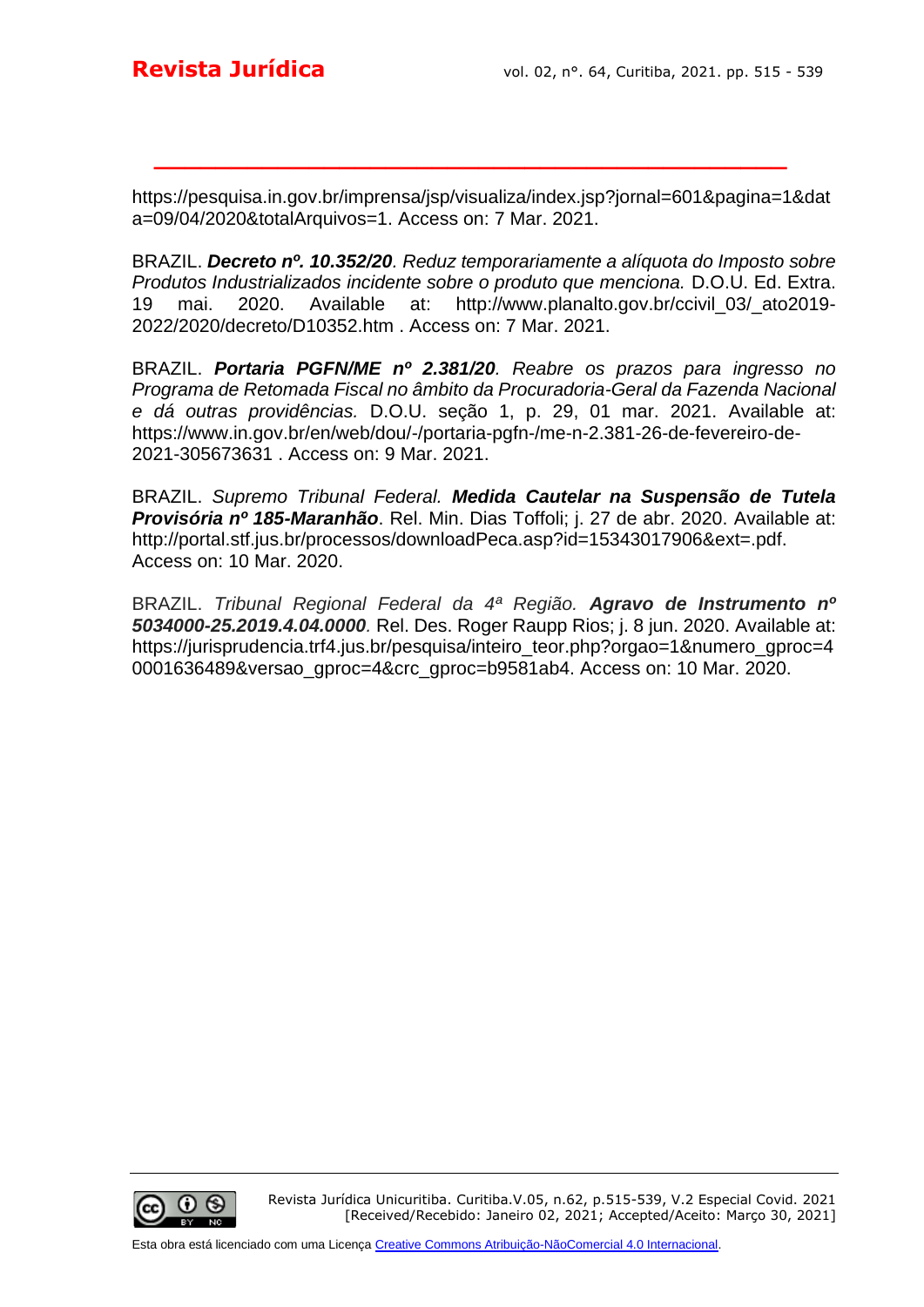CASALTA NABAIS, José. *Política fiscal, desenvolvimento sustentável e luta contra a pobreza. Cadernos da Escola de Direito e Relações Internacionais da UniBrasil 7*/ Curitiba, jan.-dez.2007.

**\_\_\_\_\_\_\_\_\_\_\_\_\_\_\_\_\_\_\_\_\_\_\_\_\_\_\_\_\_\_\_\_\_\_\_\_\_\_\_\_\_**

CURITIBA. *Decreto nº 471/20. Dispõe sobre medidas temporárias devido ao novo Coronavírus (COVID-19), considerando a classificação de pandemia pela Organização Mundial de Saúde (OMS), no âmbito da Secretaria Municipal de Finanças e da Procuradoria-Geral do Município.* Prefeitura Municipal de Curitiba. 26 mar. 2020. Available at: https://mid.curitiba.pr.gov.br/2020/00295982.pdf. Access on: 6 Mar. 2021.

CURITIBA. *Decreto nº 524/20. Prorroga o prazo para o recolhimento do Imposto Sobre Serviços de Qualquer Natureza - ISS Fixo na situação que especifica, em decorrência da pandemia relacionada ao Coronavírus (COVID-19).* Prefeitura Municipal de Curitiba. 09 abr. 2020. Available at: https://mid.curitiba.pr.gov.br/2020/00296733.pdf . Access on: 4 Mar. 2021.

CURITIBA. *Lei Complementar nº 123/20. Altera o vencimento das quotas mensais vencidas e prorroga o vencimento das quotas mensais vincendas do Imposto Sobre Serviços de Qualquer Natureza - ISS Fixo (Autônomos e Sociedade de Profissionais), Imposto Predial e Territorial Urbano - IPTU e Taxa de Coleta de Lixo - TCL, no exercício de 2020, em decorrência da situação de emergência de saúde pública em virtude do Coronavírus (COVID-19).* Câmara Municipal de Curitiba. Prefeitura Municipal de Curitiba. 19 ago. 2020. Available at: https://mid.curitiba.pr.gov.br/2020/00304421.pdf. Access on: 4 Mar. 2021.

CURITIBA. *Lei Complementar nº 125/20. Institui o Programa COVID-19 de Recuperação Fiscal de Curitiba* - REFIC-COVID-19, e dá outras providências. D.O.M. p. 34. 7 dez. 2020. Disponível em: https://www.legisweb.com.br/legislacao/?id=405551. Access on: 9 Mar 2021.

DALTON, Hugh. *Princípios de Finanças Públicas*. 4ª edição. Traduzido por Maria de Lourdes Modiano. Rio de Janeiro: Fundação Getúlio Vargas, 1980.

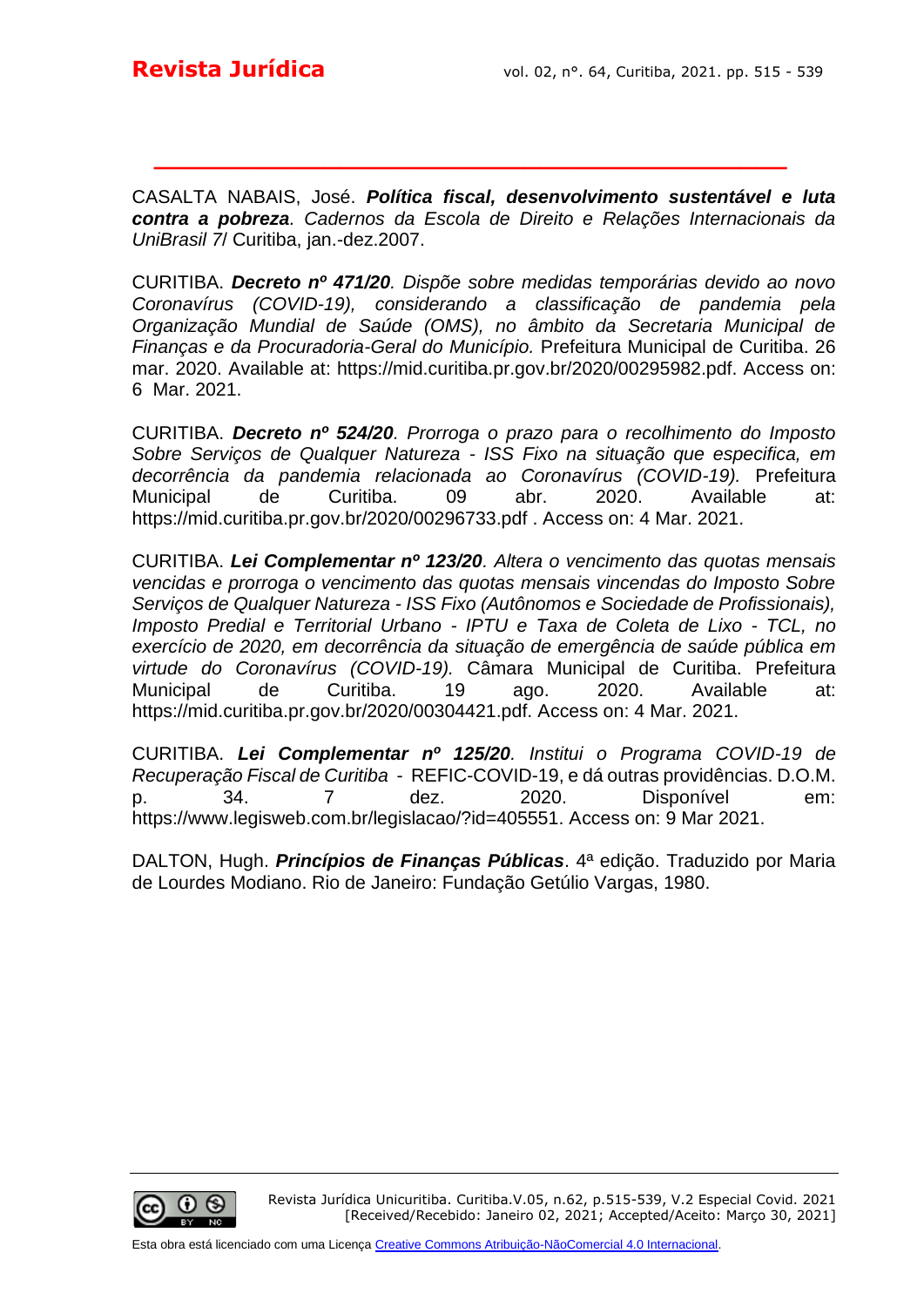DEODATO, Alberto. *As Funções Extrafiscais do Imposto.* Belo Horizonte. Imprensa Oficial, 1949.

**\_\_\_\_\_\_\_\_\_\_\_\_\_\_\_\_\_\_\_\_\_\_\_\_\_\_\_\_\_\_\_\_\_\_\_\_\_\_\_\_\_**

DUE, John F. *Tributação indireta nas economias em desenvolvimento*. Trad. Camila Perret. São Paulo: Perspectiva, 1974.

FERREIRO LAPATZA, José Juan. *Direito Tributário – Teoria Geral do Tributo.* Barueri – SP: Marcial Pons – Manole, 2007, p.130-132.

GOIÁS. Tribunal de Justiça do Estado de Goiás. *Agravo de Instrumento nº 5068160.68.2020.8.09.0000.* Rel. Des. Carlos Escher; j. 11 mai. 2020. Disponível em: https://jurisprudencia.trf4.jus.br/pesquisa/inteiro\_teor.php?orgao=1&numero\_gproc=4 0001636489&versao\_gproc=4&crc\_gproc=b9581ab4. Access on: 10 Mar. 2020.

MARINS, James. *O Desafio da Política Jurídico-Fiscal.* In: Marins, James (coord). *Tributação & Política*. Livro 6. Curitiba: Juruá, 2005.

HICKS, Ursula K. *Finanças Públicas. Manuais de Economia Cambridge*. Traduzido por Leopoldo Fontenele. Rio de Janeiro: Zahar Editores, 1961.

JUNIOR, Tércio Sampaio Ferraz. *Função Social da Dogmática Jurídica*. São Paulo: Max Limonad, 1998.

KEYNES, John Maynard. *A Teoria Geral do Emprego, do Juro e da Moeda*. Tradução de Mário R. da Cruz. São Paulo: Editora Atlas S.A., 1992.

KEYNES, John Maynard. *A teoria geral do emprego.* Tamás Szmrecsányi (org.). 2.ed. São Paulo: Ática, 1984.

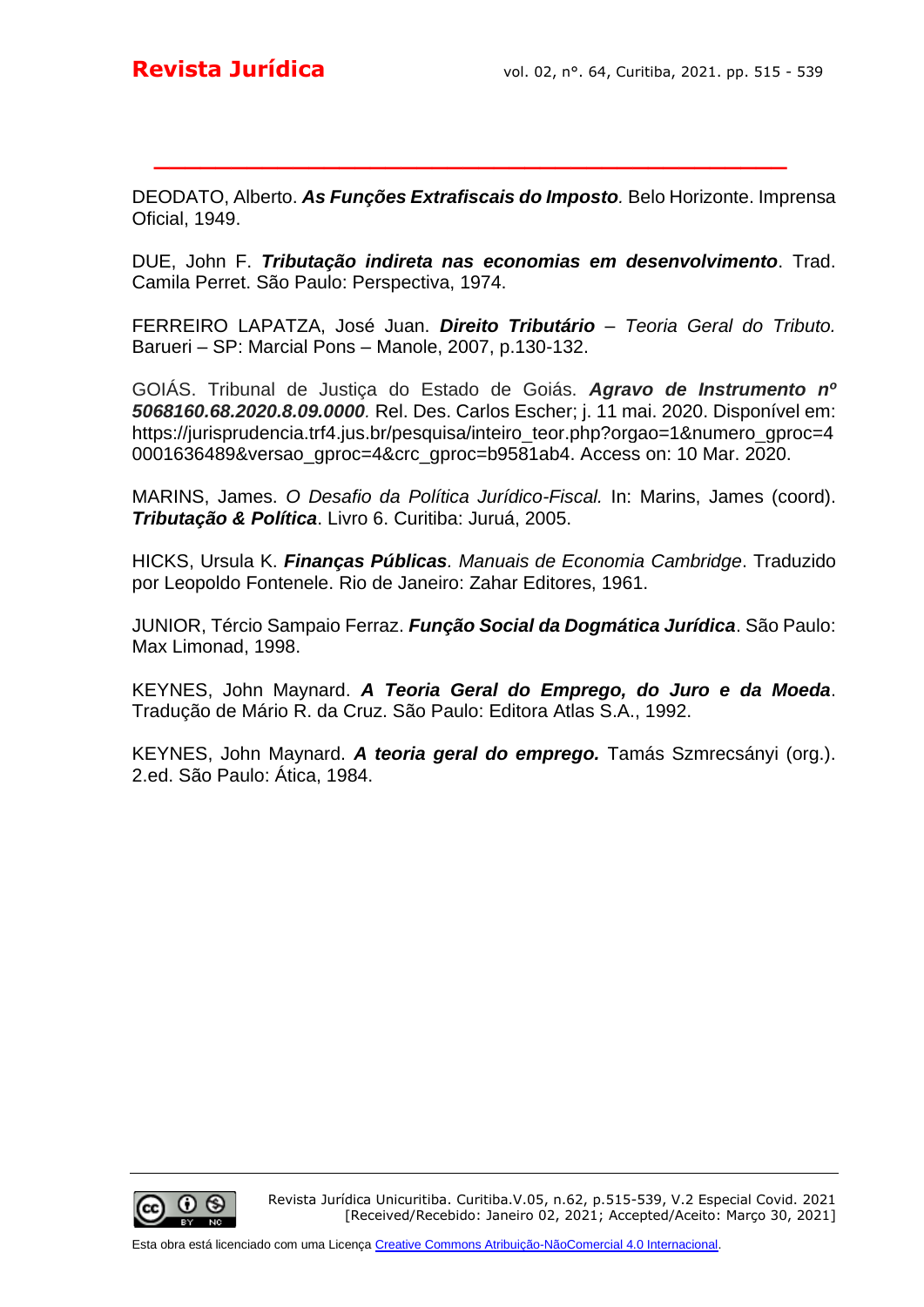KEYNES, John Maynard. *A Teoria Geral do Emprego, do Juro e da Moeda.* Tradução de Mário R. da Cruz. São Paulo: Editora Atlas S.A., 1992.

**\_\_\_\_\_\_\_\_\_\_\_\_\_\_\_\_\_\_\_\_\_\_\_\_\_\_\_\_\_\_\_\_\_\_\_\_\_\_\_\_\_**

KEYNES, John Maynard. *A teoria geral do emprego.* Tamás Szmrecsányi (org.). 2.ed. São Paulo: Ática, 1984.

LAUFENBURGER, Henry. *Finanzas comparadas.* Estados Unidos – Francia – Inglaterra – México – URSS. México/Buenos Aires: Fondo de Cultura Económica, 1951.

LAURÉ, Maurice. *Traité de Politique Fiscale*. Paris, Presses Universitaire de France, 1957.

MARINS, James; TEODOROVICZ, Jeferson. *Extrafiscalidade socioambiental. Revista Tributária e de Finanças Públicas*, v. 18, n.90. São Paulo, 2020, p. 49 e ss.

MORI, Rogério. *Política Fiscal e Desempenho Macroeconômico*. In: *Direito Tributário. Política Fiscal.* Série GVlaw. Roberto França Vasconcellos (Coord.). São Paulo: Saraiva – FGV, 2009, p. 03-05.

NEUMARK, Fritz. *Princípios de la imposición*. 1970. Instituto de Estudios Fiscales, 2.ed. española. Madrid.

PAJISTE, Bernard. *Introdução à Política Fiscal.* Rio de Janeiro: Edições Financeiras S.A. 19--.

PARANÁ. *Decreto nº 4.386/20. Dispõe sobre a prorrogação do prazo de pagamento do Imposto sobre Operações Relativas à Circulação de Mercadorias e sobre Prestações de Serviços de Transporte Interestadual e Intermunicipal e de Comunicação - ICMS, nas hipóteses que especifica.* D.O.E. pág. 4. 3 abr. 2020. Available at: https://www.legisweb.com.br/legislacao/?id=391894. Acesso em: 03 mar. 2021.

PARANÁ. *Decreto nº 4.412/20. Introduz alterações no Regulamento do Imposto sobre Operações Relativas à Circulação de Mercadorias e sobre Prestações de Serviços de Transporte Interestadual e Intermunicipal e de Comunicação* – RICMS. D.O.E. p. 4. 3 abr. 2020. Available at: https://www.legisweb.com.br/legislacao/?id=392449. Access on: 8 Mar. 2020.

PARANÁ. *Lei nº 20.418/20. Dispõe sobre o restabelecimento de parcelamentos relativos ao Imposto sobre Operações Relativas à Circulação de Mercadorias e sobre Prestações de Serviços de Transporte Interestadual e Intermunicipal e de Comunicação, cuja rescisão tenha decorrido de inadimplência no período de 1.º de março de 2020 a 30 de junho de 2020*. D.O.E. 10831 de 14 dez. 2020. Available at: https://www.sefanet.pr.gov.br/dados/SEFADOCUMENTOS/107202020418.pdf. Accesso em 6 Mar. 2021.

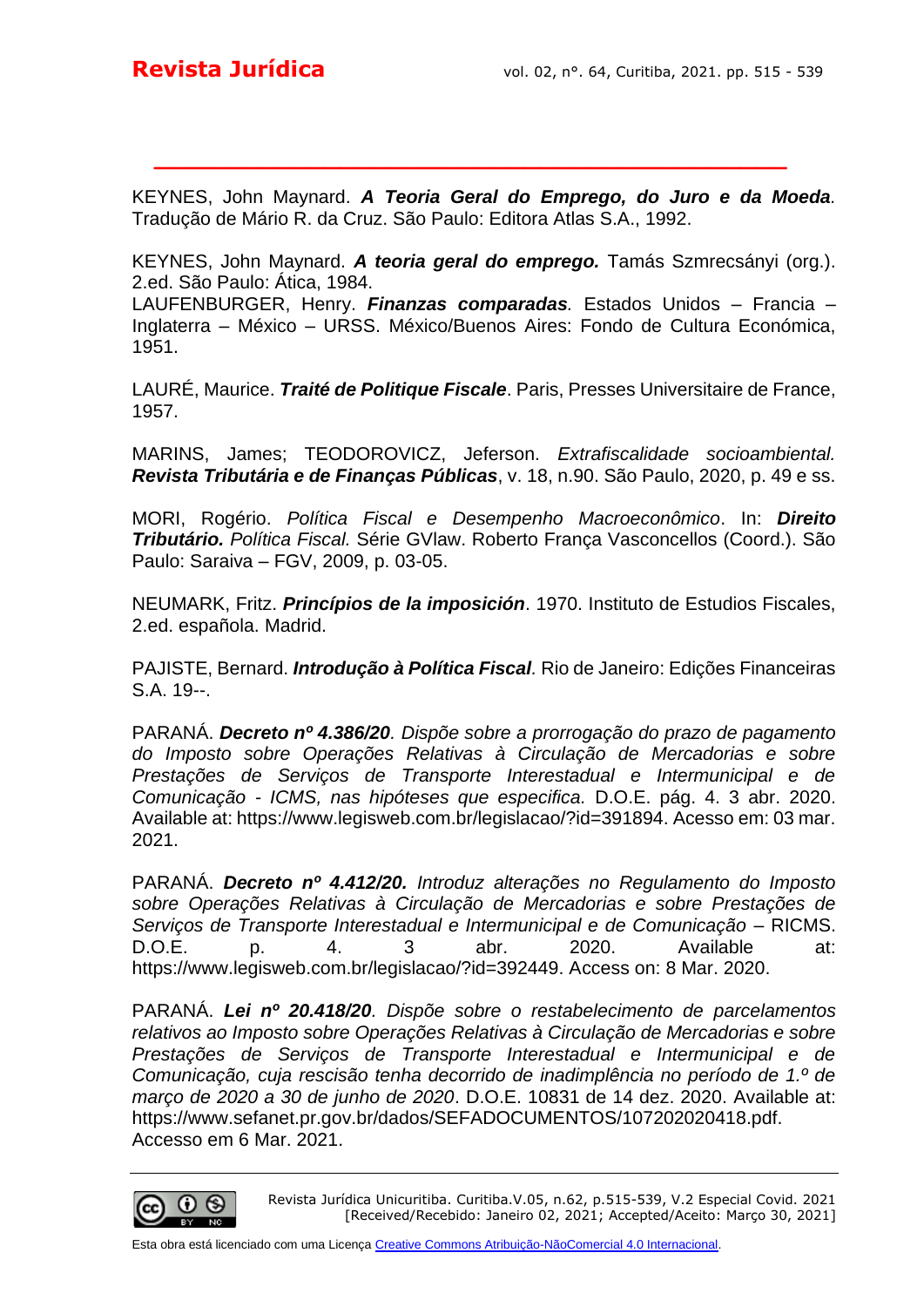RIO DE JANEIRO (State). *Decreto nº 46.982/20. Dispõe sobre a prorrogação do prazo para pagamento de créditos parcelados inscritos em dívida ativa em razão da pandemia decorrente do COVID-19 (coronavírus), e dá outras providências*. D.O.E. pág. 1. 20 mar. 2020. Available at: http://www.fazenda.rj.gov.br/sefaz/content/conn/UCMServer/path/Contribution%20Fo lders/site\_fazenda/legislacao/tributaria/decretos/2020/DECRETO%20N%C2%BA%2 046982%20DE%2020%20DE%20MAR%C3%87O%20DE%202020.htm. Access on: 2 Mar. 2021.

**\_\_\_\_\_\_\_\_\_\_\_\_\_\_\_\_\_\_\_\_\_\_\_\_\_\_\_\_\_\_\_\_\_\_\_\_\_\_\_\_\_**

RIO DE JANEIRO (State). *Lei nº 8766/20. Autoriza o Poder Executivo a conceder isenção do imposto sobre operações relativas à circulação de mercadorias e serviços - ICMS nas contas de energia elétrica e dos serviços de telecomunicação pelo prazo de 180 dias, dos consumidores afetados pelos desastres naturais decorrentes das chuvas dos meses de janeiro e fevereiro de 2020 e pelo coronavírus, enquanto perdurarem os efeitos do Decreto nº 46.973, de 16 de março de 2020.* D.O.E. pág 1. 23 de mar. 2020. Available at: http://www.ioerj.com.br/portal/modules/conteudoonline/mostra\_edicao.php?session= VGtSak5GRnFVWGxPUkdkMFRVUm5ORTVUTURCU1JWRjZURlJuZUZGcVZYUlJ hbXhDVFdwWk1VNTZhRWRTVkdNMVRWUlplRTU2UVRCT1ZGbDRUbmM5UFE9 PQ==. Access on: 2 Mar. 2021.

RIO DE JANEIRO (State). *Lei nº 8771/20. Altera a Lei nº 4.892, de 1º de novembro de 2006, para incluir na lista de produtos da cesta básica o álcool gel.* D.O.E. parte 1. 30 mar. 2020. Available at: https://pge.rj.gov.br/comum/code/MostrarArquivo.php?C=MTAyMTM%2C. Access on em: 8 Mar. 2021.

RIO DE JANEIRO (State). *Lei nº 8.889/20. Autoriza o Poder Executivo a conceder isenção do imposto sobre operações relativas à circulação de mercadorias e serviços - ICMS - nos produtos que compõem a cesta básica, no âmbito do estado do Rio de Janeiro.* D.O.E. parte 1. 10 de jun. 2020. Available at: https://pge.rj.gov.br/comum/code/MostrarArquivo.php?C=MTExMTQ%2C. Access on: 8 Mar. 2021.

RIO DE JANEIRO (City). *Resolução PGM nº 1002/20. Prorroga o prazo de validade das certidões de dívida ativa e dá outras providências.* D.O.M. p. 39. 16 jun. 2020. Available atl em: https://www.bmalaw.com.br/docsmkt/informativos/COVID-19/COVID-19%20Normativo%2013/Tributario%20A.pdf. Access on: 6 Mar. 2021.

SCHOUERI, Luís Eduardo. *Normas tributárias indutoras e intervenção econômica.* Rio de Janeiro: Forense, 2005.

SÃO PAULO (State). *Resolução Conjunta SFP/PGE 02. Dispõe sobre a prorrogação do prazo de validade das Certidões Positivas com Efeitos de Negativas emitidas pela SEFAZ/PGE.* D.O.E. vol. 130, nº 91, 13 mai. 2020. Available at